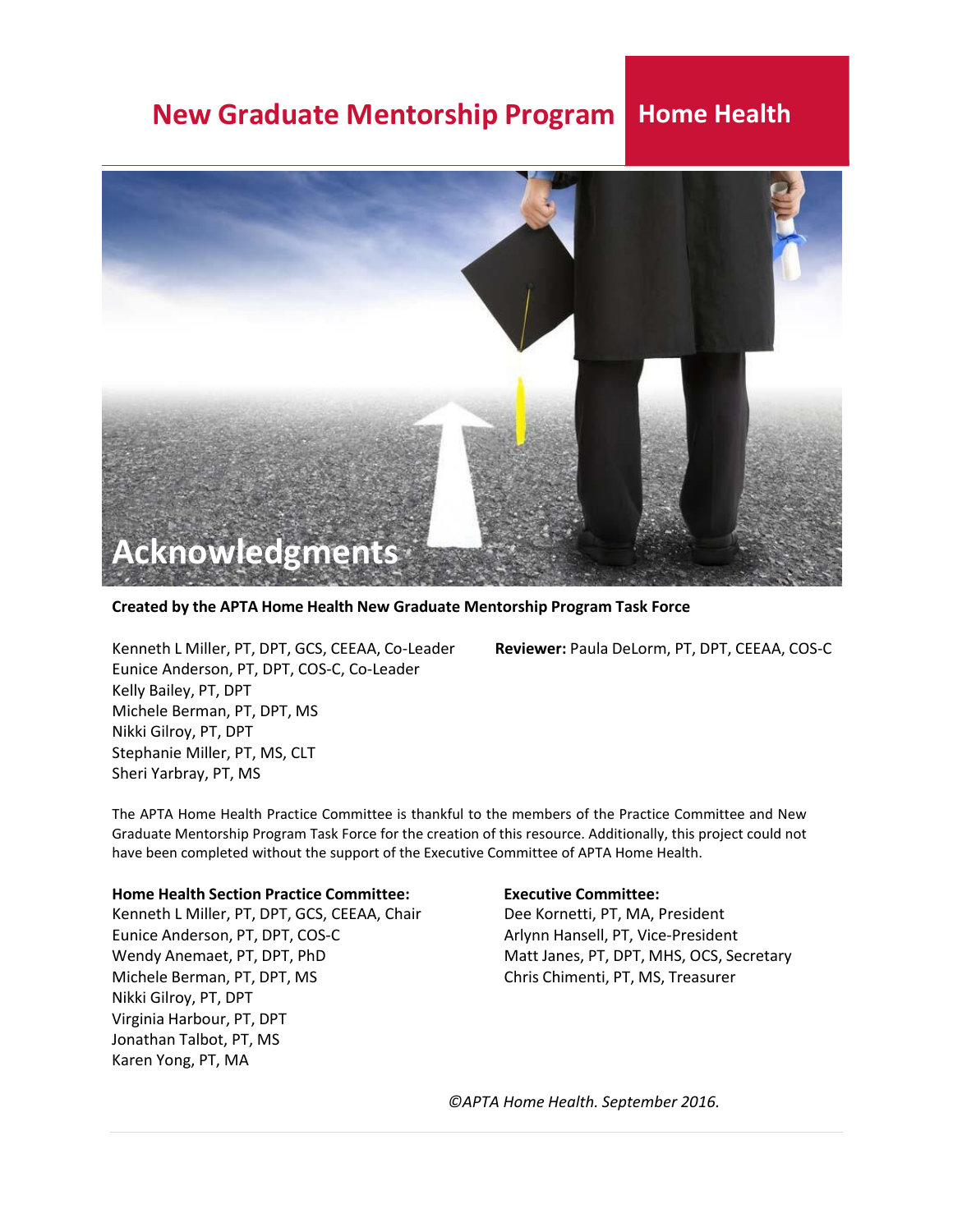# **Table of Contents**

| <b>Topic</b>                                                                                   | Page      |  |  |  |
|------------------------------------------------------------------------------------------------|-----------|--|--|--|
| Acknowledgments                                                                                | 1         |  |  |  |
| Introduction / Background                                                                      | $3 - 4$   |  |  |  |
| <b>Human Resources</b>                                                                         |           |  |  |  |
| Pre-Employment: Selecting the Right New Graduate                                               | $5 - 11$  |  |  |  |
| Interviewing Tools / Clinical Mastery Assessment (ICM Tool)                                    | 12        |  |  |  |
| On-boarding Timeline Instructions                                                              | 13        |  |  |  |
| <b>On-boarding Timeline</b>                                                                    |           |  |  |  |
| <b>Skills Checklist</b>                                                                        | 19        |  |  |  |
| New Graduate Physical Therapist Skills Checklist                                               | $20 - 25$ |  |  |  |
| <b>Preceptor Roles and Expectations</b>                                                        | $26 - 29$ |  |  |  |
| New Graduate Feedback Form                                                                     | 30        |  |  |  |
| Model New Graduate Program Policy                                                              | 31        |  |  |  |
| Addendum                                                                                       |           |  |  |  |
| <b>Navigating the Sea of Home Health Regulators</b><br>(State Regulations - Scope of Practice) |           |  |  |  |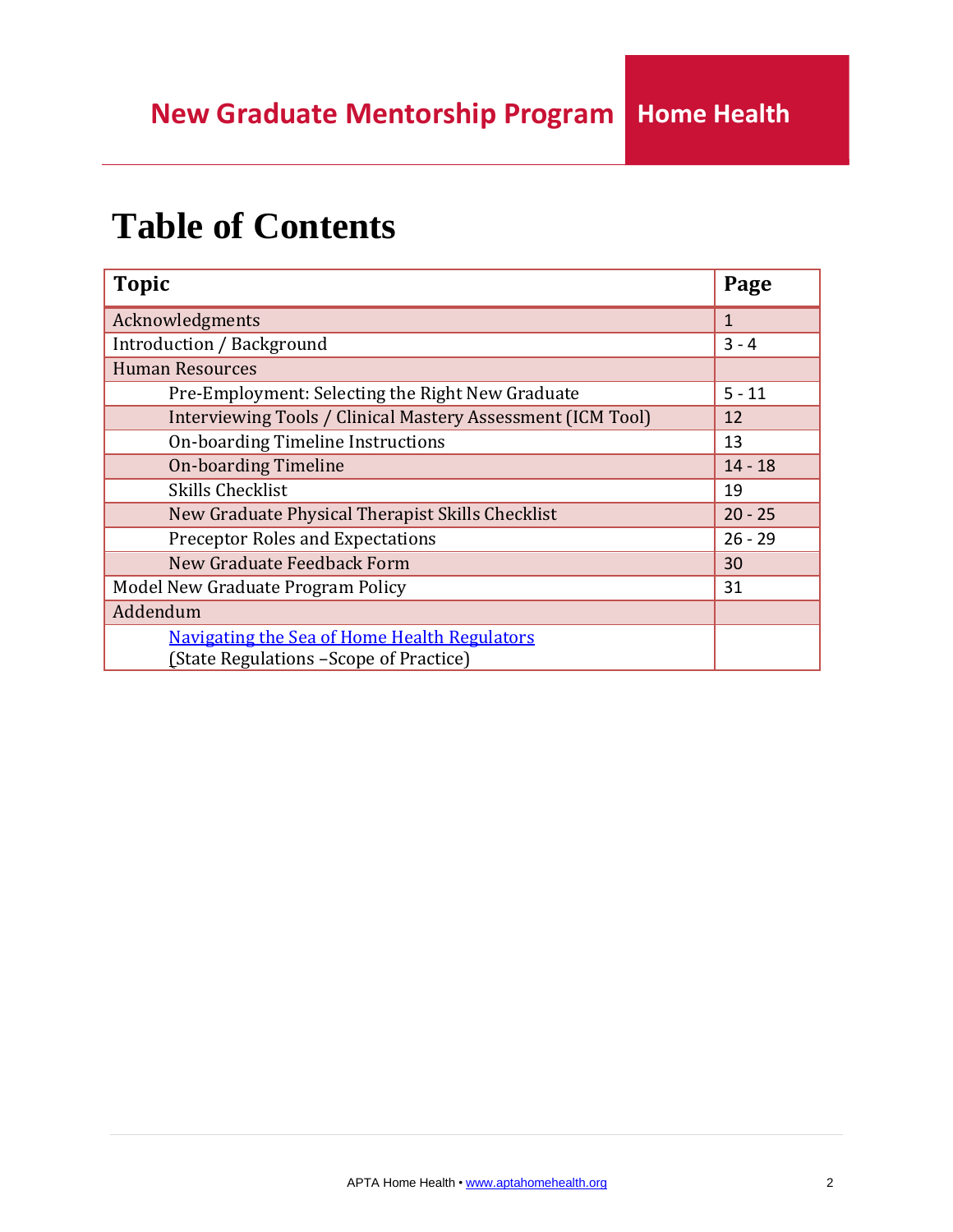## <span id="page-2-0"></span>**New Graduate Mentorship Program for Physical Therapists**

## **Introduction**

In the United States, 78 million Baby Boomers (born between 1946 and 1964) are turning 65 at a rate of one every 10 seconds. Additionally, by age 65, two-thirds of all Baby Boomers will have at least one chronic disease and have seen seven physicians.<sup>1</sup> With the focus of the Affordable Care Act on improvement in quality of care and cost containment, home health care is providing solutions to the challenge of providing care for the increasing number of chronically ill for less cost. Home health agencies must increase the number of therapists they employ or contract in order to expand services to an ever growing population in need of home care.

The Bureau of Labor Statistics lists Physical Therapy as one of the fastest growing occupations with a percent change in employment projected at 34% for 2014-24<sup>2</sup>. In the United States, there are presently 233 accredited physical therapy programs. For the 2015 – 2016 academic year, there are 30,419 students enrolled<sup>3</sup>. With a projected attrition rate of 3.5%, there will continue to be a shortage of physical therapists through 2025 and beyond.<sup>4</sup>

Knowing that the baby boomer population will place an ever increasing demand on health care services and that the academic physical therapy programs will not meet the increasing need, there will be a shortage of physical therapists to meet the health care need in our country. It is imperative for home health agencies to hire new graduates in order to get therapists up and running more quickly. No longer is there a luxury for therapists to gain experience in other practice settings before moving into home care.

The American Physical Therapy Association (APTA) has determined that physical therapists are attracted to home health care because of flexible work hours, the benefit of spending one on one time with patients, the focus of improved function, as well as salary. These physical therapists remain in home health care practice because they are proud of their work, they value the relationships they have with their patients and they appreciate the opportunity to make autonomous work decisions.<sup>5</sup>

One of the most common myths in the home health care setting has long been that the physical therapist candidate must have  $1 - 2$  year's work experience after graduation before being considered. With the rapid growth of the aging population, healthcare policy changes moving care out of the hospital to the home, opportunities for employment in home health care will continue to grow. Home health care agencies will encounter an increasing number of newly graduated physical therapists applying for these positions and must engage these new graduates as new hires in order to meet the demand for services.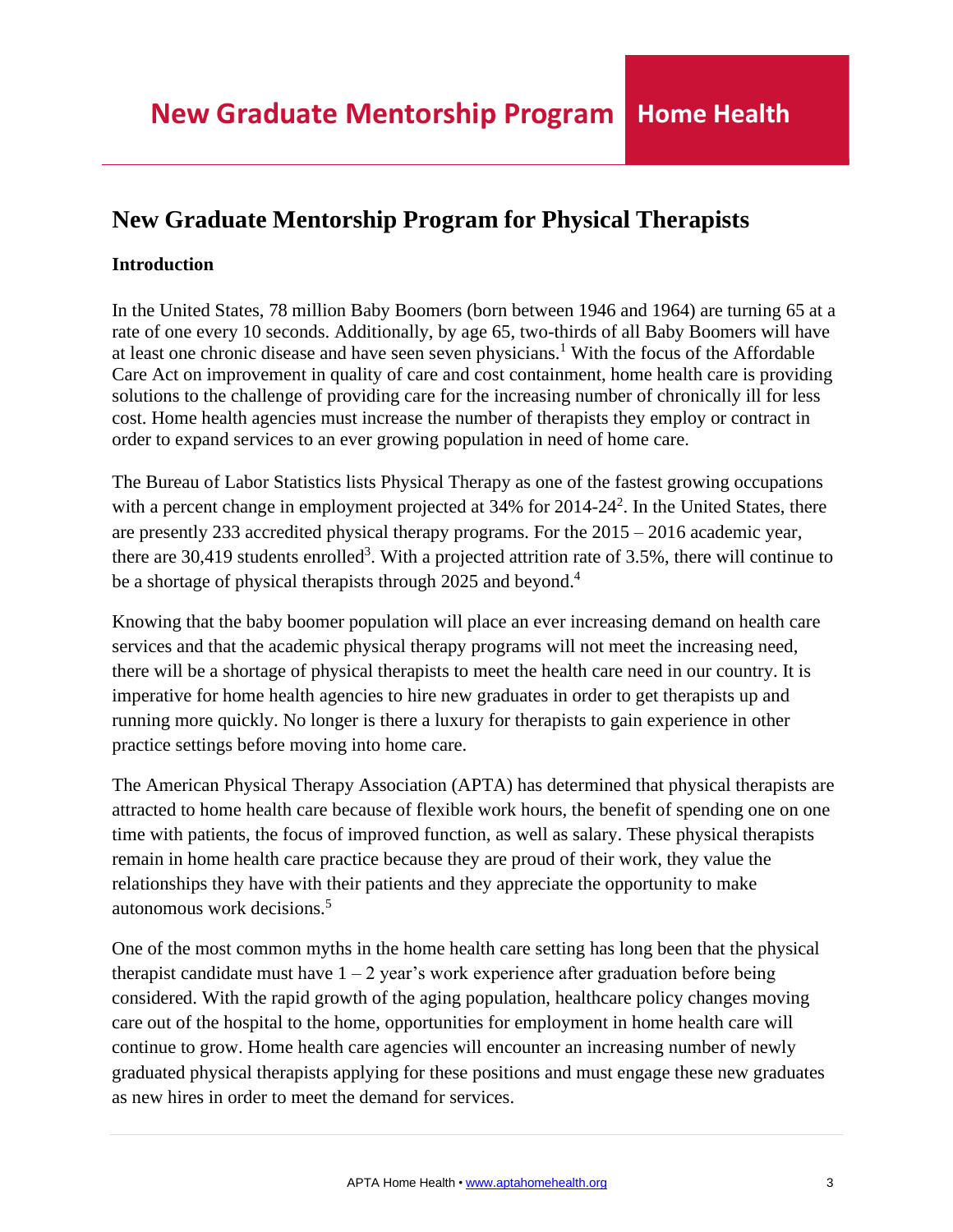*"Working in the home health setting has expanded my knowledge of both the workforce and physical therapy. The training I received as a new graduate has facilitated my growth to be a better therapist, interprofessional colleague and fellow human. The learning has never stopped, the fun has never slowed and the job has never been more fulfilling."*

*- Spencer Elswick, PT, DPT class of 2015*

As home health care agencies begin embracing physical therapy student programs, there becomes a real opportunity for agencies to transition these experiences into permanent employment. This could potentially result in reducing the costs of training, as well as decreasing time required for the clinician to become a fully productive member of the team. By providing a well-developed onboarding process, new graduate physical therapists will have the opportunity to mature their agency relationship and grow their company loyalty.

The purpose of this document is to provide a suggested process for effectively training the newly graduated physical therapist. This information was developed to allow for flexibility and modification to accommodate the varied learning styles and personalities. The definitive goal is to increase employee retention and support top-quality performance.

- 1. Ortman, Jennifer M., Victoria A. Velkoff, and Howard Hogan. "An Aging Nation: The Older Population in the United States." *Current Population Reports*, p25 – 1140. U.S. Census Bureau, Washington, DC. 2014, on the internet at [https://www.census.gov/prod/2014pubs/p25-1140.pdf](http://www.census.gov/prod/2014pubs/p25-1140.pdf) (visited *July 15, 2016).*
- 2. Bureau of Labor Statistics, U.S. Department of Labor, *Occupational Outlook Handbook, 2016-17 Edition*, Physical Therapists, on the Internet at <http://www.bls.gov/ooh/healthcare/physical-therapists.htm> (visited *July 12, 2016*).
- 3. Commission on Accreditation in Physical Therapy Education (CAPTE), on the internet at <http://www.capteonline.org/home.aspx> (visited *August 13, 2016).*
- 4. *A Model to Project the Supply and Demand of Physical Therapists 2010 – 2025*, on the internet at <http://www.apta.org/WorkforceData/> (visited *July 15, 2016).*
- *5.* Collins, TL. "Characteristics of the home health practice setting that attract and retain physical therapists: results of a survey and implications for home health." *Home Healthc Nurse.* 2011 Mar;29(3):156-67, on the internet at <http://www.ncbi.nlm.nih.gov/pubmed/21258241> (visited *July 15, 2016).*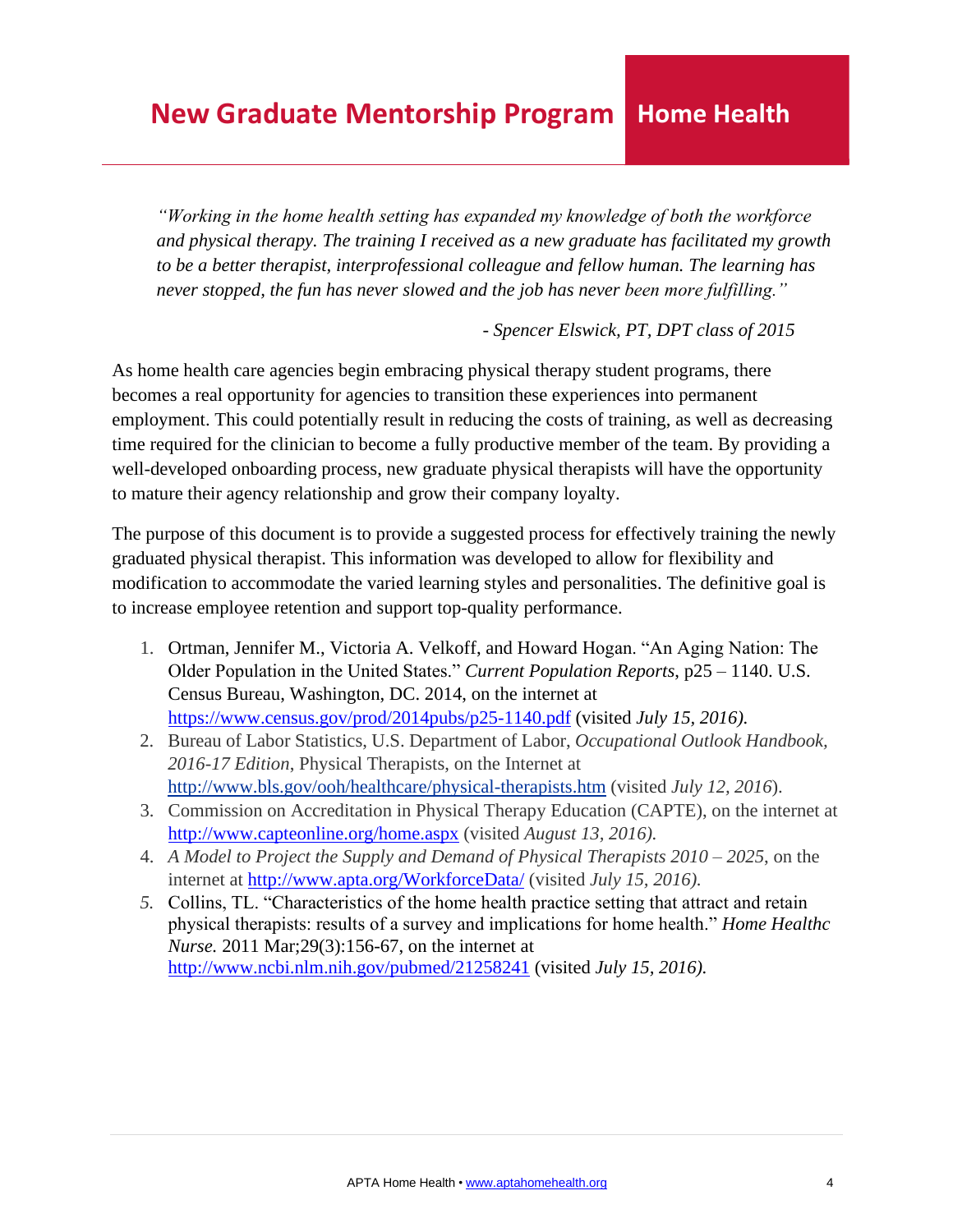## <span id="page-4-0"></span>**Human Resources Section**

## **Introduction**

Unlike an inpatient practice setting, the home health practice setting is much less structured and as unique a practice setting as each home we enter. It can be challenging to make appropriate hiring choices from seasoned clinicians for this unique practice setting, and even more challenging to hire new graduates for this setting when the new graduate has no previous work experience as a licensed clinician. This challenge may be minimized when the potential new hire has had a clinical rotation in the home health practice setting. The new graduate who has had an experience in the home health environment and applies for a position in home health may already be demonstrating character traits desirous for the agency.

New graduates may contribute significantly to your practice or agency by bringing fresh perspectives, positive attitudes, excellent computer literacy/skills, new techniques and ideas to your practice setting. Agencies should not discount new graduates because of the limited clinical experience they bring but look to the skills they possess and character traits they bring.

The goal for this resource is to equip agency recruiters and hiring managers with the appropriate tools to determine if the newly-graduated clinician is a good fit for your organization. In it, you will find information guiding you on character traits to look for in candidates, as well as techniques to avoid making inappropriate hiring decisions. Some of the resources include general hiring dos and don'ts, while others are specific to the home care setting. You will find both referenced and attached tools to assist your team throughout the interview process.

## **Background on Need**

As of 2014, the Bureau of Labor Statistics estimated job growth for physical therapists would progress by thirty-four percent (34%) over the following 10 years, much faster than the average.<sup>1</sup> A 2010 study using forecast models, projected that "on the basis of current trends, demand for physical therapy (PT) services will outpace the supply of physical therapists within the United States. Shortages are expected to increase for all 50 states through 2030. By 2030, the number of states receiving below-average grades for their PT shortages will increase from 12 to 48."<sup>2</sup> As of 2015, the American Physical Therapy Association (APTA) also published a forecast model. This model presents three potential scenarios for supply and demand for physical therapists and in all three scenarios, there was a projected shortage in physical therapists, despite growth in graduates from physical therapy programs.<sup>3</sup>

There is a clear need for organizations to maintain an appropriate population of therapy team members to meet their demands, as well as to ensure the highest quality individuals are hired and retained. Current home health hiring practices tend to target individuals with experience. This is understandable, as home health is a very unique environment with unique challenges in a setting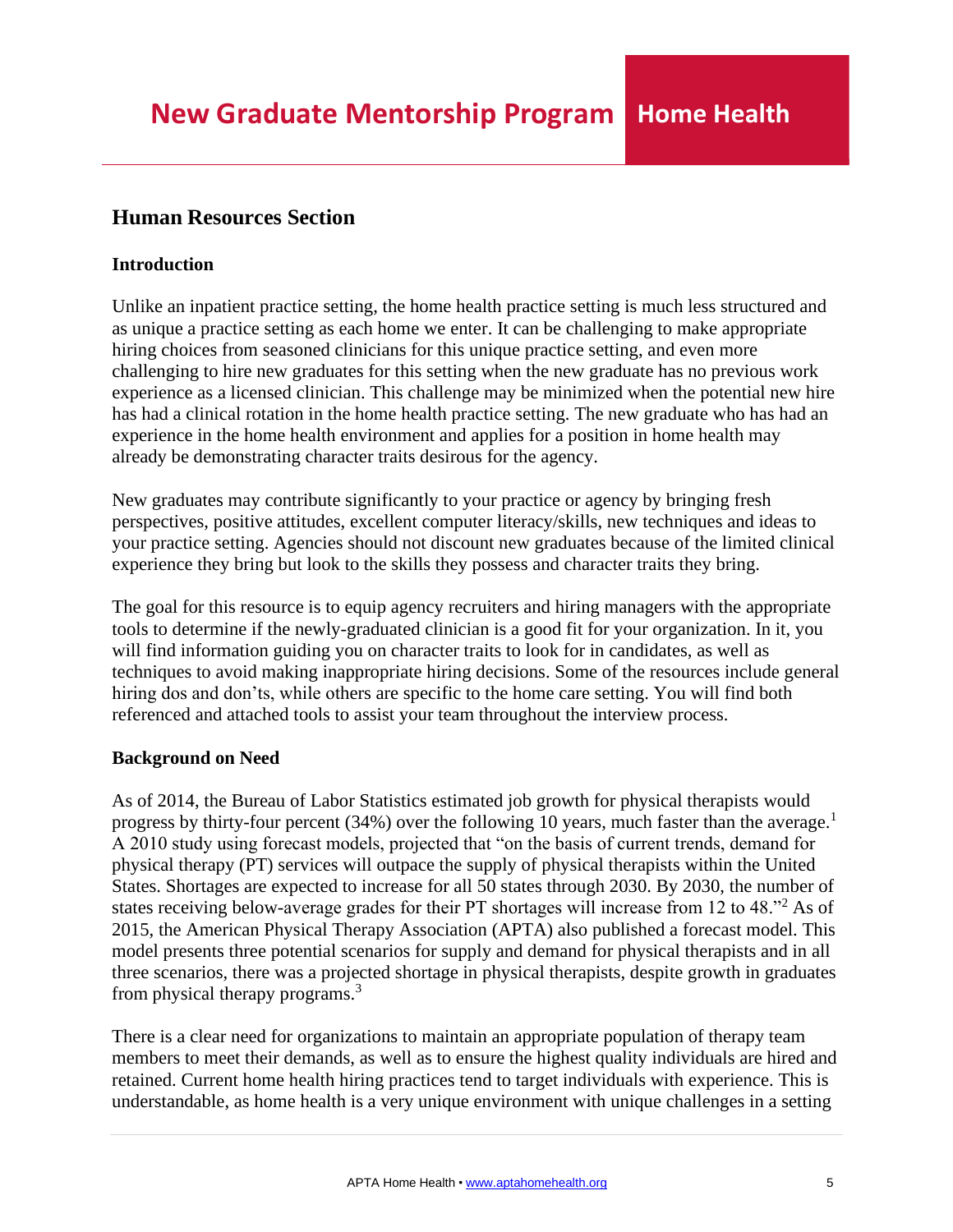with very limited direct supervision. However, with increasing demands for qualified therapists, it is beneficial to look outside of the box and into hiring new graduates. The key factor for a new graduate program to be beneficial and successful for the patient, the new graduate, and the organization, is appropriate selection and mentoring of the new hire.

As part of the candidate selection process, we need first to identify character traits desirable for the home health setting.

## **Character Traits Desirable to Home Health**

A 2012 article in Forbes<sup>4</sup> identified the top five personality traits employers look for as:

- Professionalism
- High-energy
- Confidence
- Self-monitoring
- Intellectual curiosity

The top three are identified as first-impression traits and can be evaluated by recruiters within the first 30 seconds of meeting the candidate. The article goes on to explain that the last two are achieved through résumé and interview preparation. "Does the résumé language call attention to previous work experience where the potential new hire worked independently on projects or excelled without direct leadership? And concerning intellectual curiosity, is it evident that the candidate has the ability to problem solve and is dedicated to learning new technologies and advancements in his/her field?"<sup>4</sup>

A 2013 article in Forbes<sup>5</sup> states, "...it's not what the candidates know today. Information can always be taught. The most intelligent companies hire on future success and heavily weigh personality when determining the most apt employees." 15 character traits were identified in this article:

- Action-oriented
- Intelligent
- Ambitious
- Autonomous
- Display leadership
- Cultural fit
- Upbeat
- Confident
- Successful
- Honest
- Detail oriented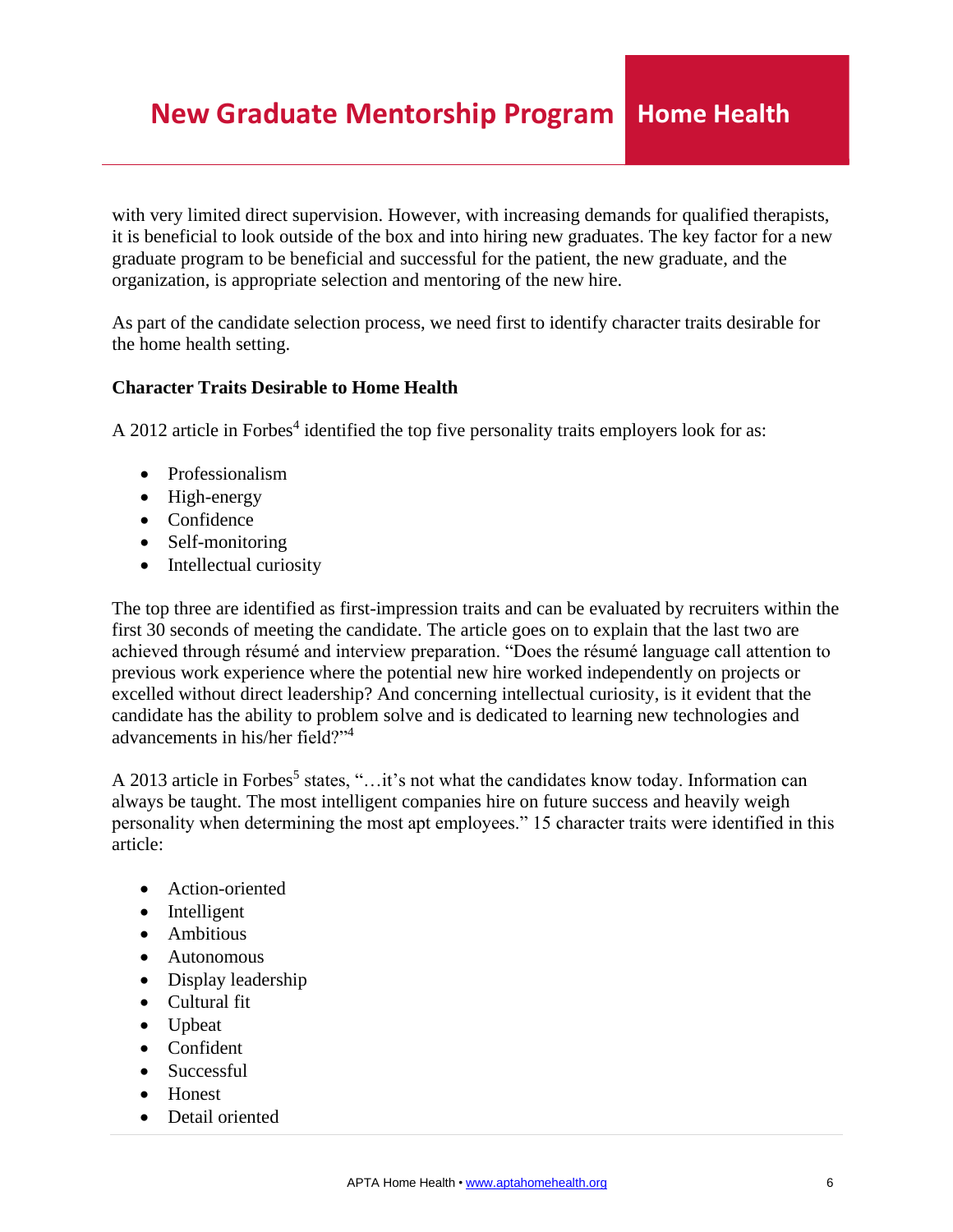- Modest
- Hard working
- Marketable
- Passionate

Two articles in *Physical Therapy* compared novices to master therapists.<sup>6,7</sup> Although the candidate is a new graduate, it may be beneficial to identify if he/she exhibits any history of these master characteristics. This would allow the interviewer to distinguish between candidates that may be more advanced in the development of these skills and to potentially identify clinicians that may function more readily in a less structured clinical setting. Traits identified in the master physical therapist in these studies included:

- Handles interruptions without disrupting the treatment
- Uses social interaction to elicit information
- Provides frequent cues
- Applies knowledge to clinical practice
- Responds to patient/environmental cues

Other traits identified by Rehab Managers/Supervisors that have participated in the hiring process of home health therapists include:

- Exposure to acute care/chronic disease management
- Time management skills
- Organizational skills
- Computer/typing skills
- Eager to learn
- Flexibility
- Willing to ask questions/for help
- Sound clinical reasoning
- Autonomy
- Strong ethics

## **Recommendations for interview/hiring process**

Now that character traits have been identified, the next step is using the résumé and interview to determine if those characteristics are reflected in your potential new hire.

In reviewing the résumé, does it include:

- Experience in a home health student affiliation
- Exposure to acute care/chronic disease management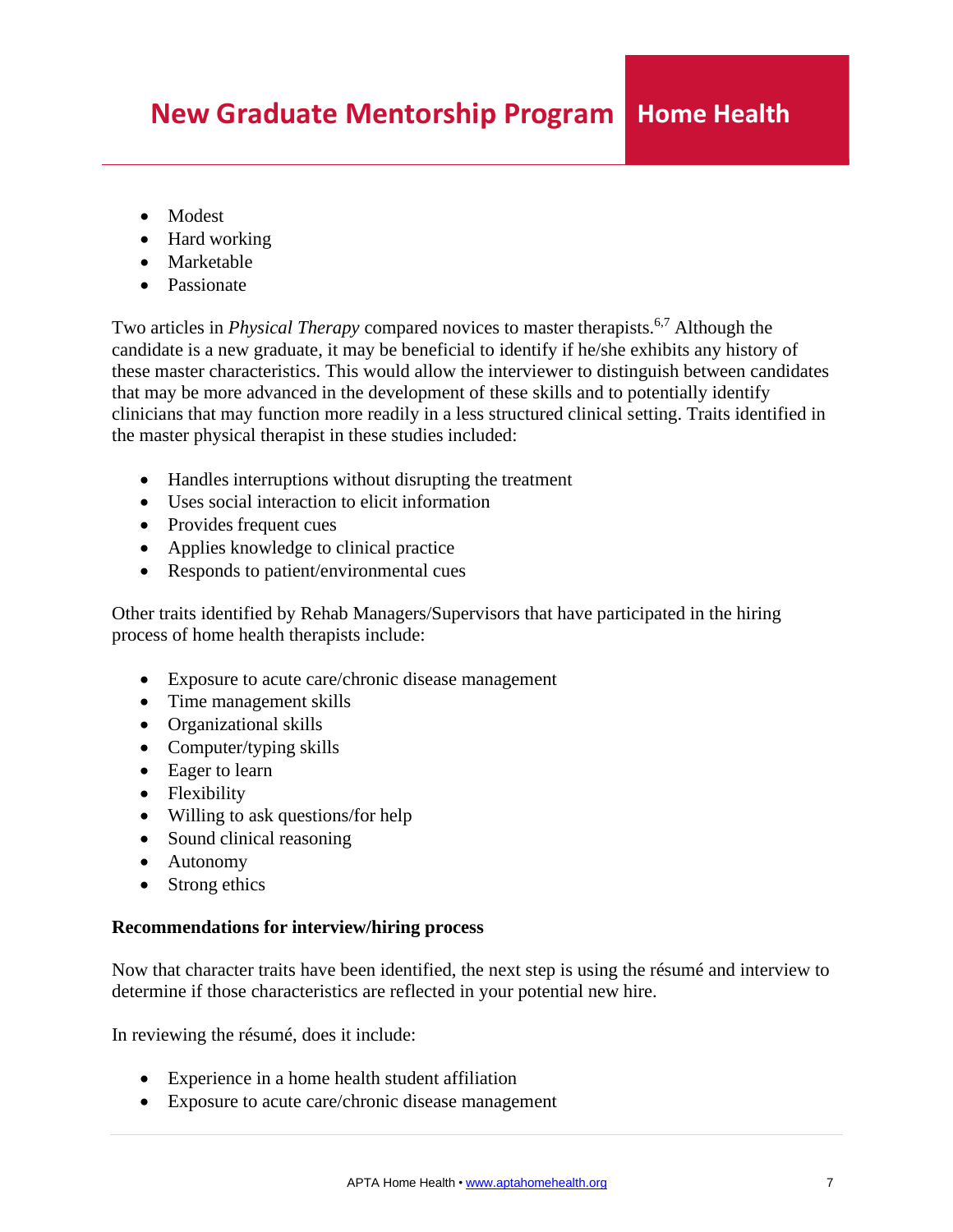- Examples of leadership (roles in school or affiliations)
- Computer literacy

Attitude is also a common theme in many of the above characteristics. Karadag et al.<sup>8</sup> developed an Attitude Scale for Home Care. The 29 item questionnaire is answered using a 5-point Likerttype scale, with each item falling into 1 of 3 sub dimensions:

- Attitudes towards transpersonal caring relations between home care team and patient
- Attitudes toward support experienced in home care
- Attitudes towards comparing hospital health care and home care

Scores range from 29-145. This tool may be useful to include in the interview process to determine how the candidate will fit in with your organization's mission, core values, and culture. A reference on where to locate this tool is included at the end of this section.

Some examples of general interview questions include:

- What interests you in this position?
- What do you know about home health?
- Tell me about your experience and how it qualifies you for this position?
- On previous projects and/or student affiliations, what would you identify as your strengths/weaknesses?
- Provide an example of when you worked independently on a project and what was the outcome?
- Provide an example of when you lead a team on a project and what was the outcome?
- Provide an example of where good communication was imperative in accomplishing a goal and how did you handle that situation?
- How would you respond if you received negative feedback from a patient?
- How far are you willing to travel from your home to treat patients?
- Provide an example of how time management was imperative in accomplishing a goal and how you handled that situation?
- Are you willing to work after hours/weekends/attend mandatory meetings?

Questions that may target the five traits common in master physical therapists<sup>6,7</sup> may be used to identify front-runners among new graduates being considered. Here are a few examples:

Uses most of treatment time in direct patient treatment:

• We use computer documentation. How can you maintain point of service documentation with the patient while still utilizing a major portion of your treatment time in hands-on patient care?

Handles interruptions without disrupting the treatment: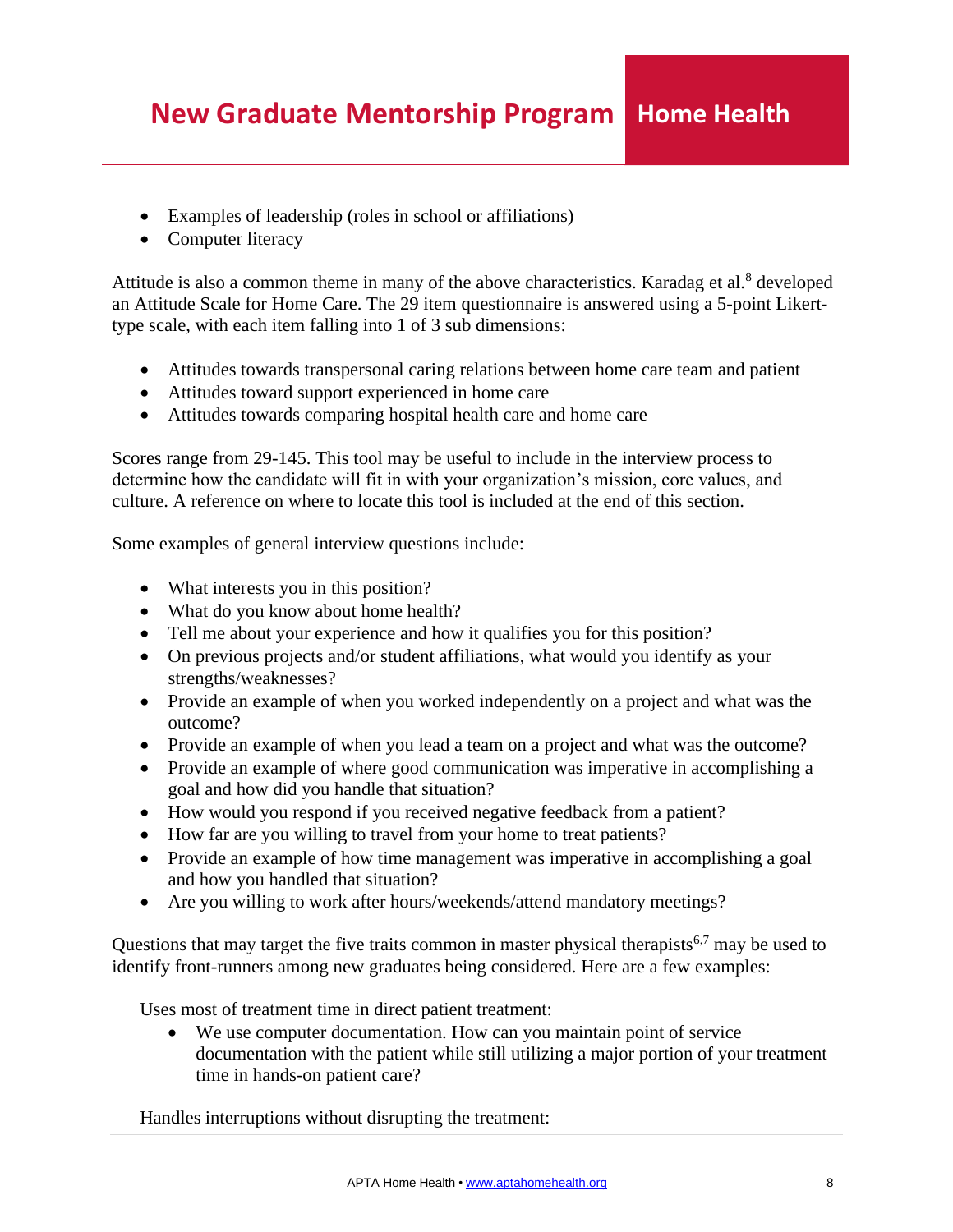• While treating in the patient's home, you may come across issues like a dog running around the room or multiple family members coming in/out of your treatment area. What are some ways you can think of handling these types of situations?

Uses social interaction to elicit information:

• Other than the medical record, how can you gather data on a patient in homecare?

Provides frequent cues:

• Being able to document skilled need is very important in home care. What are some examples of skilled need you have provided patients in the past and how have you incorporated that in your treatment documentation?

Apply knowledge to clinical practice:

• Identify 1 evidence-based tool/technique you learned in your last semester and how did you apply it during your last clinical experience?

Responds to patient/environmental cues**:**

- You're working with a patient s/p TKR and she asks you to discontinue treatment for the day after 1 walk around the house, and prior to any other treatment, due to increased pain and fatigue. How do you respond?
- Your patient reports being non-compliant with your HEP. How do you respond?

An article exploring clinicians' experiences (both physical and occupational therapists) through their first year of practice identified themes/phases clinicians progress through.<sup>9</sup> Although these weren't identified as truly chronological phases, as some may have fluctuated between themes, the phases did have an overall tendency to feed into the next eventually. Asking interview questions tailored to meet some or all themes may assist with identifying where a candidate may be in this process. Candidates nearer the latter phase may exhibit less of a challenge adapting to the less structured home care environment. The themes noted in the study are:

- Great expectations expectations set by the student as he/she began final placement or first job
- Competence how competent, or not, he/she felt during this new role
- Politics how did academic experience differ from workplace reality
- Shock –how they dealt with the differences and the idea that working may be no less stressful than school
- Education did they feel academically prepared for their first job
- Strategies who did and how did they go about mastering their new environment and problem solving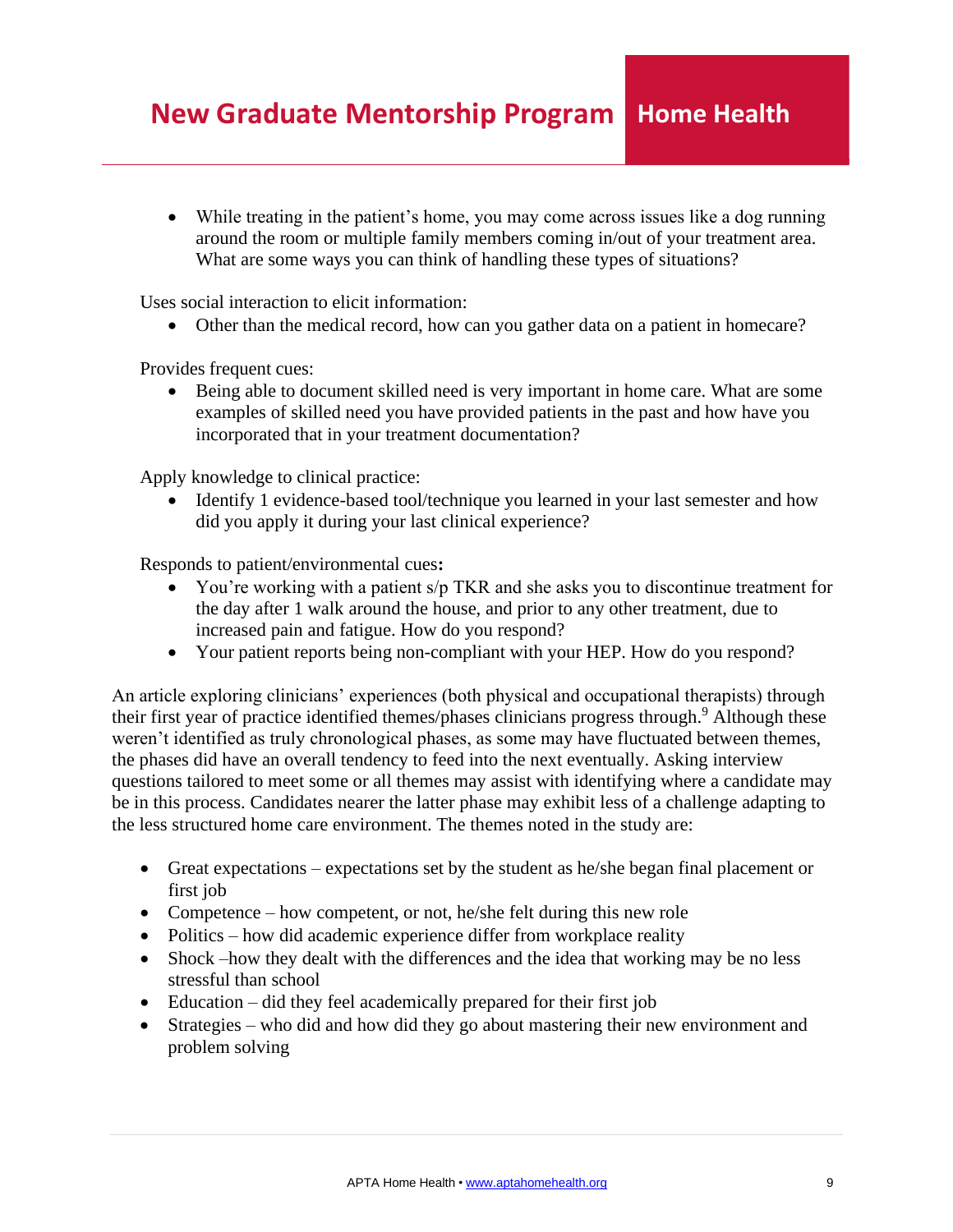Sample questions targeting the themes include:

:Great Expectations:

• What are you most looking forward to in your first job? What is your goal for yourself in this new position of full-fledged PT (interviewer has to identify how realistic versus idealistic it is)

### Competence:

• How capable/confident do you feel that you will be able to achieve that goal and why? (interviewer has to determine confidence level and response to feelings of lack of confidence—pay attention to nonverbals during this question)

Politics:

• What are your biggest concerns, uncertainties, or potential barriers to achieving that goal or as you consider home care as the place to begin your career? (interviewer identifies level of knowledge of and comfort discussing current healthcare issues/office politics/etc.)

### Education:

• What aspect of your PT schooling/education/clinical experiences do you feel has prepared you to accomplish that goal or overcome those barriers? (interviewer has to identify if it's strictly textbook knowledge or reflection/application of knowledge)

## Strategies:

• What are some strategies you could use, have used, or have seen used to overcome those concerns or potential barriers? (interviewer identifies level of reasoning of collecting data and coming up with a solution/strategy based on that data)

Attached at the end of this section is the **New Graduate ICM** (Interview/Clinician Mastery) **Tool**. Listed above are traits and potential interview questions that can be used to assist you with the hiring process. However, if you prefer a more structured tool, the IPCM will provide you with an organized method of guiding the interview.

No matter the process of interviewing your organization chooses, you want to be cognizant of acknowledging to the candidate that you don't expect them to understand everything about home care today. Be sure to convey that you understand some of the questions may contain unfamiliar scenarios/topics for a new graduate, and that you are only expecting they do their best with answering them. Throughout the interview process, it's important to reassure them that they will be fully educated on the various aspects of home care as they progress through orientation.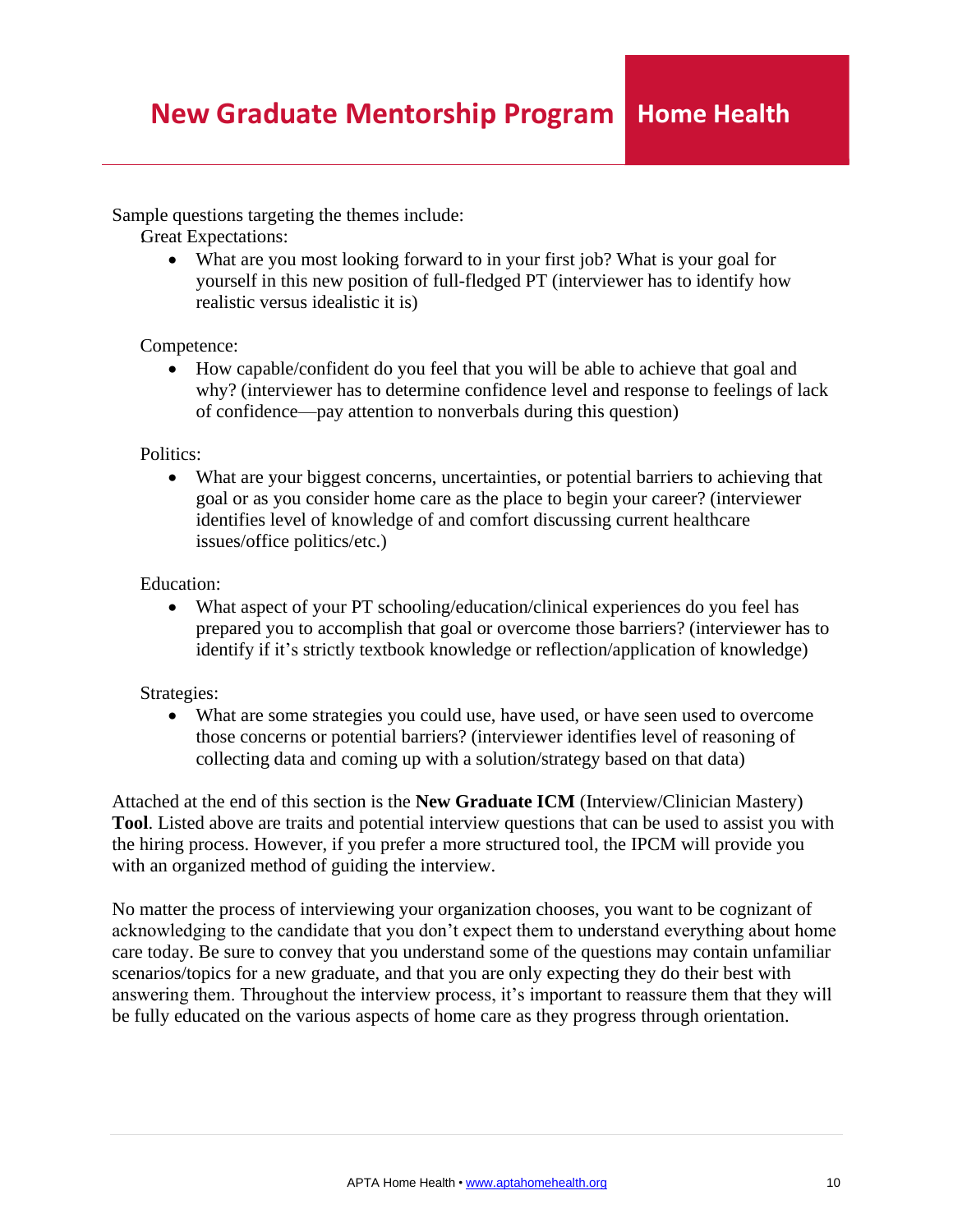## **Summary**

A new graduate can bring many great benefits to an organization. Having limited or no experience in home care should not be a barrier to inviting that candidate into your team. You need to be equipped with the tools to identify the most appropriate candidate not only for home health, but also for your organization. This chapter provides a toolbox you can tailor to your organization's interview/hiring process in order to meet your specific culture and needs. Your management team can identify from the list of character traits those that best fit with your mission and vision. Then you can use the referenced and attached tools to develop questions to tailor the interview to tease out candidates that demonstrate those characteristics. The 2013 Forbes<sup>5</sup> article tied the sentiment up nicely with this statement: "You can train an employee on your product or service, you can't train someone to have integrity, resiliency, self-confidence and work ethic." The key to success is selecting the right person from the start, and this toolbox has provided you with resources to do just that.

The next step after the new graduate is hired will be providing an appropriate, structured mentorship experience. You will find information on this in the next chapter.

## **References**

- 1. Occupational Outlook Handbook: Physical Therapists. [http://www.bls.gov/ooh/healthcare/physical-therapists.htm.](http://www.bls.gov/ooh/healthcare/physical-therapists.htm) Published December 17, 2015. Accessed April 10, 2016.
- 2. Zimbelman JL, Jurascheck SP, Zhang X, Lin VW. Physical therapy workforce in the United States: Forecasting nationwide shortages. *Arch Phys Med Rehabil.* 2010; 1021-1029.
- 3. A Model to Project the Supply and Demand of Physical Therapists 2010-2025. American Physical Therapy Association. [http://www.apta.org/WorkforceData/. L](http://www.apta.org/WorkforceData/)ast updated 4/12/2016. Accessed July 16, 2016.
- 4. Top Five Personality Traits Employers Hire Most. Forbes. [http://www.forbes.com/sites/meghancasserly/2012/10/04/top-five-personality-traits](http://www.forbes.com/sites/meghancasserly/2012/10/04/top-five-personality-traits-)employers-hire-most/#6f29dd586740. Published October 4, 2012. Accessed July 16, 2016.
- 5. 15 Traits of the Ideal Employee. Forbes. [http://www.forbes.com/sites/kensundheim/2013/04/02/15-traits-of-the-ideal](http://www.forbes.com/sites/kensundheim/2013/04/02/15-traits-of-the-ideal-)employee/#402939f37c94. Published April 2, 2013. Accessed July 16, 2016.
- 6. Jensen GM, Shepard KF, Hack LM. The novice versus the experienced clinician: Insights into the work of the physical therapist. *Phys Ther*. 1990;70(5):52-61.
- 7. Jensen GM, Shepard KF, Gwyer J, Hack LM. Attribute dimensions that distinguish master and novice physical therapy clinicians in orthopedic settings. *Phys Ther*. 1992;72(10):30-41.
- 8. Karadag E, Duru P, Orsal O. Development of an attitude scale for home care. *ResTheory Nurs Pract.* 2015;29(4):306-324.
- 9. Tryssenaar J, Perkins J. From student to therapist: Exploring the first year of practice. *Am J Occup Ther*. 2001;5(1):19-27.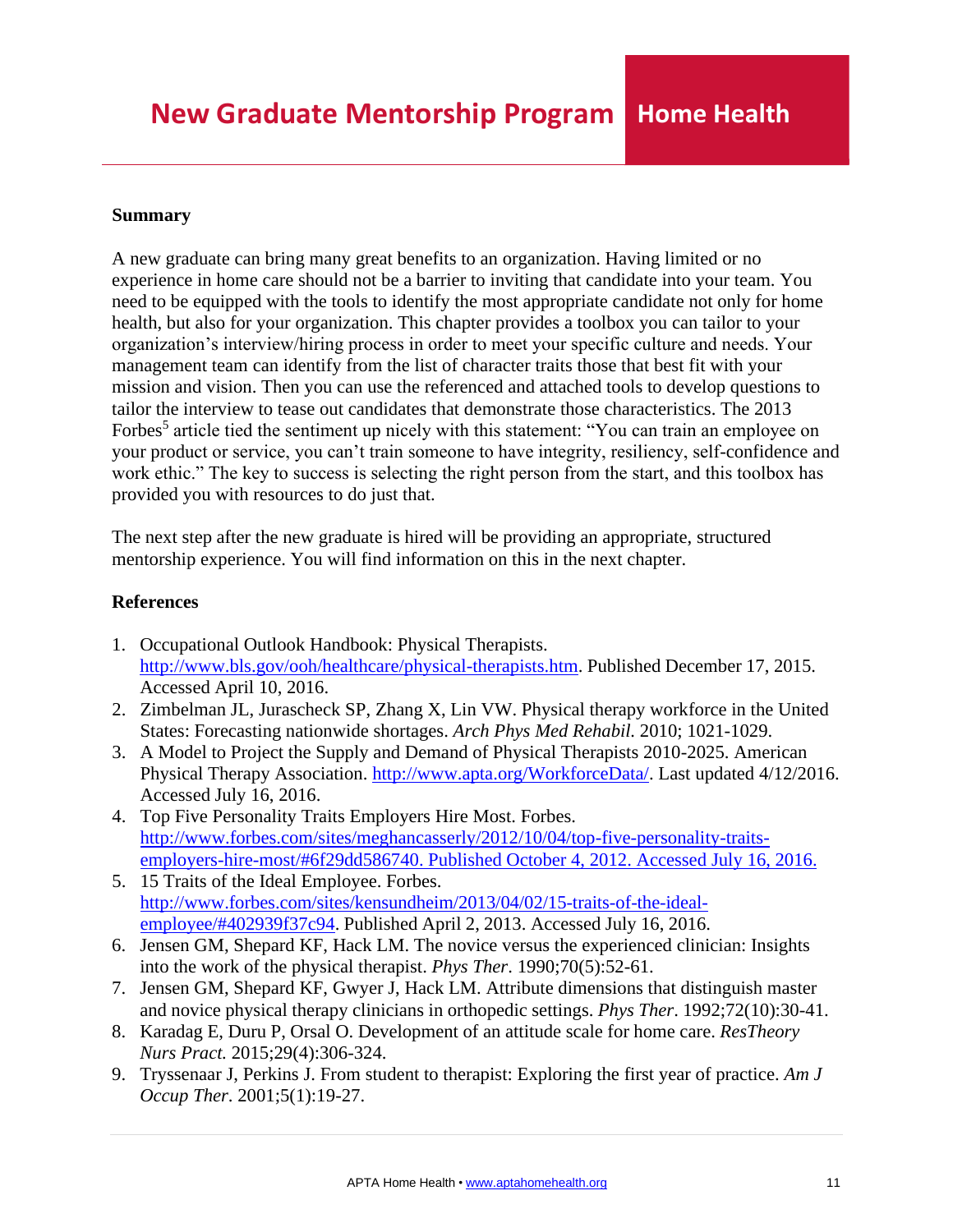<span id="page-11-0"></span>

|    | <b>New Graduate ICM (Interview/Clinician Mastery) Tool</b>                                                                               |          |  |  |  |  |
|----|------------------------------------------------------------------------------------------------------------------------------------------|----------|--|--|--|--|
|    | <b>Interview</b>                                                                                                                         |          |  |  |  |  |
|    | In one question, inquire about the top three character traits (professionalism/energy/confidence) with the goal of immediately           |          |  |  |  |  |
|    | identifying a personality that positively fits in an organization that drives results (Score 1 point for each positive response):        |          |  |  |  |  |
|    | At this organization, from time to time, we expect our keep employees to develop new projects and/or "                                   |          |  |  |  |  |
| 1. | programs-tell us how you motivate the staff with your new idea or project and how long it would take                                     |          |  |  |  |  |
|    | you from start to launch?"                                                                                                               | 0        |  |  |  |  |
|    | Ask novice to seasoned questions to screen level and capabilities                                                                        |          |  |  |  |  |
| 2  | How do you handle people that talk a lot and ask a lot of questions while you are talking?                                               | 0        |  |  |  |  |
| 3  | If you wanted to know my favorite color but could not directly ask me, how would you get the answer?                                     |          |  |  |  |  |
|    | Did you work on a team in school where one member just did not understand the project or show                                            |          |  |  |  |  |
| 4  | commitment? How did you handle the situation?                                                                                            |          |  |  |  |  |
|    | Ask questions regarding positive and negative clinical experiences – ask how the negative clinical experience was handled (looking for a |          |  |  |  |  |
|    | positive attitude). How the negative experience was handled is more important than the experience itself.                                |          |  |  |  |  |
| 5. | Positive Attitude                                                                                                                        | 0        |  |  |  |  |
|    | Interview section score -Section 1 of 2 - Total possible points is 5 pts per section.                                                    | $\Omega$ |  |  |  |  |

Personality Test (Recommended as part of pre‐hire process). There are free personality tests available online. At the time of this publication, the above tool was not validated. However, the tool has been designed by consensus opinion based on clinical practice and literature review.

#### **Clinical Mastery Assessment (Score 1 point for each positive**

.<br>The purpose of this section is to determine how far along the candidate is on the spectrum of mastery that your organization has set. Your organization will have to determine the qualifying factors for answering each question. It can be used to identify which candidate is the strongest match for your company if you are deciding between multiple candidates.

It may also be used as a guide to assist with identifying the appropriate mentor with which to match up the candidate. As someone with less confidence and feeling less academically prepared for homecare may need a more nurturing and more patient mentor. (The questions below are adapted from themes identified in the following article: Tryssenaar J, Perkins J. From student to therapist: Exploring the first year of practice. Am J Occup Ther. 2001;5(1):19‐27.)

|                |                                                                                                                                                                                                       | <b>Score</b> |
|----------------|-------------------------------------------------------------------------------------------------------------------------------------------------------------------------------------------------------|--------------|
| 1              | What are you most looking forward to in your first job? What is your goal for yourself in this new position<br>of full-fledged PT (interviewer has to identify how realistic versus idealistic it is) | O            |
|                | Education - the extent to which the student feels academically prepared for his/her first job                                                                                                         |              |
|                |                                                                                                                                                                                                       |              |
|                | What aspect of your PT schooling/education/clinical experiences do you feel has prepared you to                                                                                                       |              |
| $\overline{2}$ | accomplish that goal? (Interviewer has to identify if it's strictly textbook knowledge or                                                                                                             | 0            |
|                | reflection/application of knowledge)                                                                                                                                                                  |              |
|                | Competence - how competent the student feels approaching his/her first job                                                                                                                            |              |
|                | How capable/confident do you feel that you will be able to achieve that goal and why? (Interviewer has to                                                                                             |              |
| 3.             | determine confidence level and response to feelings of lack of confidence—pay attention to nonverbal                                                                                                  | 0            |
|                | during this question)                                                                                                                                                                                 |              |
|                | Politics - level of understanding regarding how the academic experience differs from workplace reality                                                                                                |              |
|                | What are your biggest concerns, uncertainties, or potential barriers as you consider home care as the place                                                                                           |              |
| 4.             | to begin your career? (Interviewer identifies level of knowledge of and comfort discussing current                                                                                                    | 0            |
|                | healthcare issues/paperwork/regulations/etc.)                                                                                                                                                         |              |
|                | Strategies - development of methods of mastering the new environment and problem solving                                                                                                              |              |
|                | What are some strategies you could use or have seen used to overcome those concerns or potential                                                                                                      |              |
| 5.             | barriers? (Interviewer identifies level of reasoning of collecting data and coming up with a                                                                                                          | 0            |
|                | solution/strategy based on that data)                                                                                                                                                                 |              |
|                | Clinical Mastery section score - Section 2 of 2 - (Total possible points - 5)                                                                                                                         |              |
|                |                                                                                                                                                                                                       |              |
|                |                                                                                                                                                                                                       |              |

### TOTAL SCORE - (Max - 10 points)...Higher score - more desirable candidate. Lower score - less desirable candidate.

#### **REFERENCES:**

Bouton M, Moore M. The cult of personality testing : Why assessments are essential for employee selection. *J Med Pract Manage* . 2011;27(3):144‐149.

Tryssenaar J, PerkinsJ. From student to therapist: Exploring the first year of practice. Am J Occup Ther. 2001;5(1):19‐27.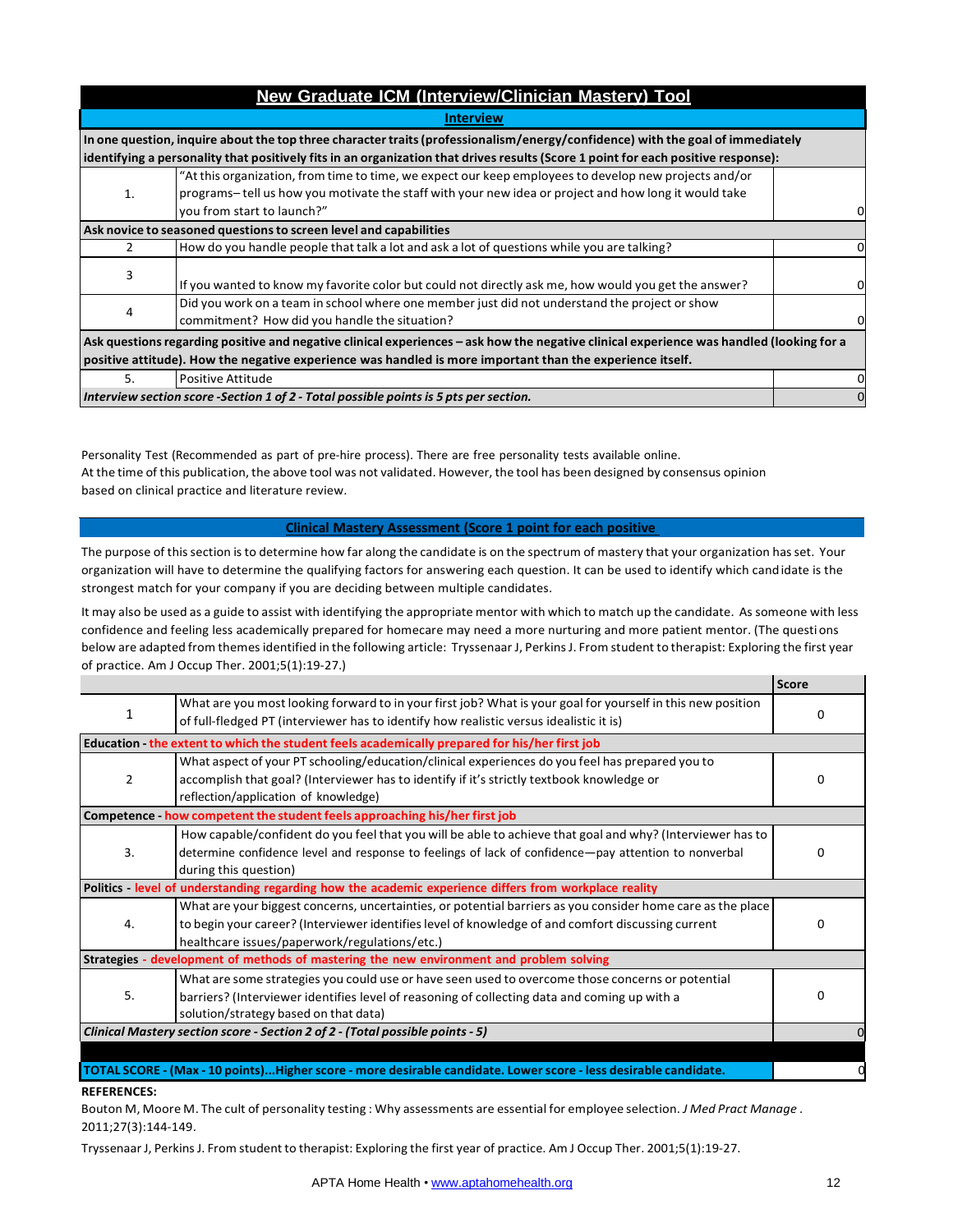## <span id="page-12-0"></span>**How to Use this Timeline**

The new graduate timeline is a unidirectional and progressive schedule to be advanced in stages that build on the new graduate's knowledge of office and home health processes, regulations, documentation practices, competencies, clinical skills, and productivity.

Recognizing that not all new graduates will progress at the same rate, this timeline intentionally avoids specifying an actual timetable for completion of each stage. Each agency has its own unique operational differences, including: availability of preceptors, geographical territories, agency demographics and agency specific policies and procedures related to orientation, onboarding and staff competency. These characteristics need to be factored into the timeline to ensure a realistic and successful onboarding program. In addition, a new graduate's prior experience in home care as a student, or participation in a formal home care certification program may accelerate the onboarding process. Therefore, the timeline is intended to be used as a general guideline and stage completion is discretionary based on variances to ensure every new graduate has a successful transition.

The new graduate onboarding model utilizes a one-to-one preceptor model to provide greater onboarding support and oversight to the new graduate. A formal preceptor training program is recommended to ensure the success of a new graduate with an effective program.

In addition, 30, 60 and 90 day meetings are highly recommended with office staff/ operations manager and preceptor to assess the new graduate's experiences, challenges, and identified needs.

Finally, we suggest that your new graduate program allow enough flexibility for preceptor consultation on an as needed basis for new and complex care plans to include on-site visits up through a full 12 months for continued growth and learning. Furthermore, this timeline is best used in conjunction with the skills checklist presented in this package.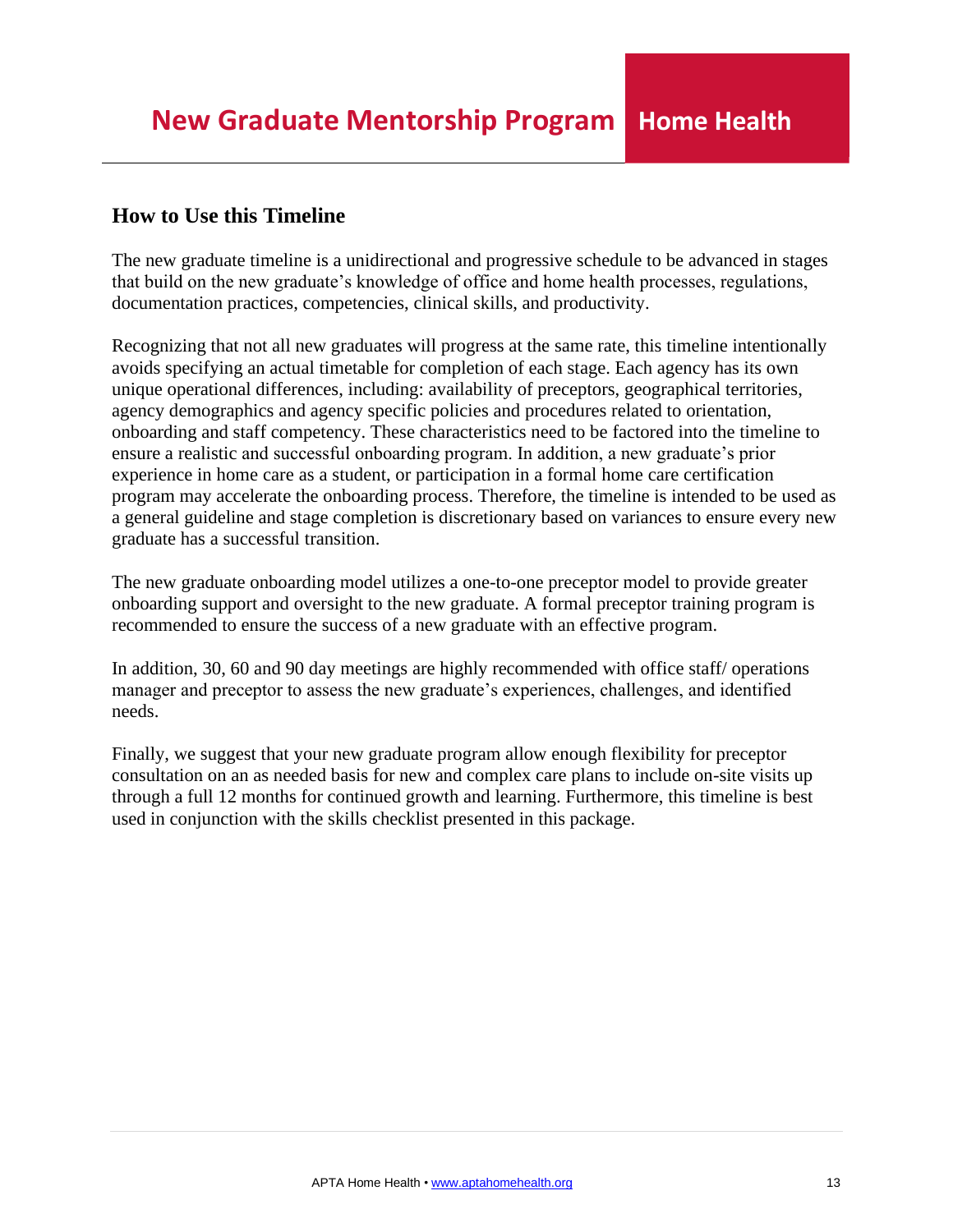<span id="page-13-0"></span>

| <b>New Graduate Focused Orientation</b>                                                                                                                                                                                                                                                                                                                                                                                                                                                                                                                                                                                                                                                                                                                                                                                                                                                                                                                                                                                                                                                                                                                                                                                                                                                                                                                                                                                                         | <b>Responsible Person(s)</b>                                                           | *Signature/Date (optional) |
|-------------------------------------------------------------------------------------------------------------------------------------------------------------------------------------------------------------------------------------------------------------------------------------------------------------------------------------------------------------------------------------------------------------------------------------------------------------------------------------------------------------------------------------------------------------------------------------------------------------------------------------------------------------------------------------------------------------------------------------------------------------------------------------------------------------------------------------------------------------------------------------------------------------------------------------------------------------------------------------------------------------------------------------------------------------------------------------------------------------------------------------------------------------------------------------------------------------------------------------------------------------------------------------------------------------------------------------------------------------------------------------------------------------------------------------------------|----------------------------------------------------------------------------------------|----------------------------|
| Pre-hire:                                                                                                                                                                                                                                                                                                                                                                                                                                                                                                                                                                                                                                                                                                                                                                                                                                                                                                                                                                                                                                                                                                                                                                                                                                                                                                                                                                                                                                       |                                                                                        |                            |
| New Graduate (NG) Completes Skills<br>Checklist<br>Hiring Manager/Field Preceptor Consults<br>with Professional Program<br>Representative for NG Insight (learning<br>style, personality, etc.)                                                                                                                                                                                                                                                                                                                                                                                                                                                                                                                                                                                                                                                                                                                                                                                                                                                                                                                                                                                                                                                                                                                                                                                                                                                 | Hiring Manager issues Skills<br>Checklist<br>Hiring Manager/<br><b>Field Preceptor</b> |                            |
| Stage 1:                                                                                                                                                                                                                                                                                                                                                                                                                                                                                                                                                                                                                                                                                                                                                                                                                                                                                                                                                                                                                                                                                                                                                                                                                                                                                                                                                                                                                                        |                                                                                        |                            |
| New Employee Welcome/Introductions/<br>Company Mission/History/Culture<br>Complete required Agency New Hire Forms<br>$\bullet$<br>(as appropriate) - may include:<br><b>Authorization for Background Check</b><br>Social Security Card<br>Driver's License<br>✓<br><b>CPR</b> Certification<br>v<br>Auto Insurance<br><b>Drug Test</b><br>Criminal/Sex Offender Results<br>V<br><b>Licensure Verification Results</b><br>✓<br>$\checkmark$ Medicare/Medicaid Exclusion Results (per<br>state requirements)<br>Job Description/Job Demands<br>✓<br>Employee Information (payroll)<br>v.<br><b>Statement of Employability</b><br>$\checkmark$<br><b>Employment Agreement</b><br>✓<br><b>Direct Deposit Authorization</b><br>$W-4$<br><b>Non-Discrimination Policy</b><br>v<br>Statement of Confidentiality/Ethics<br>$\checkmark$<br>$I-9$<br><b>Auto Liability Agreement</b><br>Health and Safety/Drug-Free Workplace<br>Policy<br>└ Electronic Data Access/Signature<br>Authentication<br>$\checkmark$ Payroll Deduction Authorization<br>$\checkmark$ Cell Phone Allowance Notification<br><b>Worker Risk Category</b><br><b>TB Testing Record</b><br><b>Hepatitis B Notification</b><br>✓<br>ALF Vaccination Verification (state specific)<br>✓<br><b>EMR/NAR Acknowledgement (state specific)</b><br>✓<br>Consent for Use of Photograph<br>✓<br>Flu Vaccine Acknowledgement<br>$\checkmark$<br>Note: many of these items should be available | Hiring Manager/<br>Administrator/Human<br>Resources Representative                     |                            |
| from NG Physical Therapy program                                                                                                                                                                                                                                                                                                                                                                                                                                                                                                                                                                                                                                                                                                                                                                                                                                                                                                                                                                                                                                                                                                                                                                                                                                                                                                                                                                                                                |                                                                                        |                            |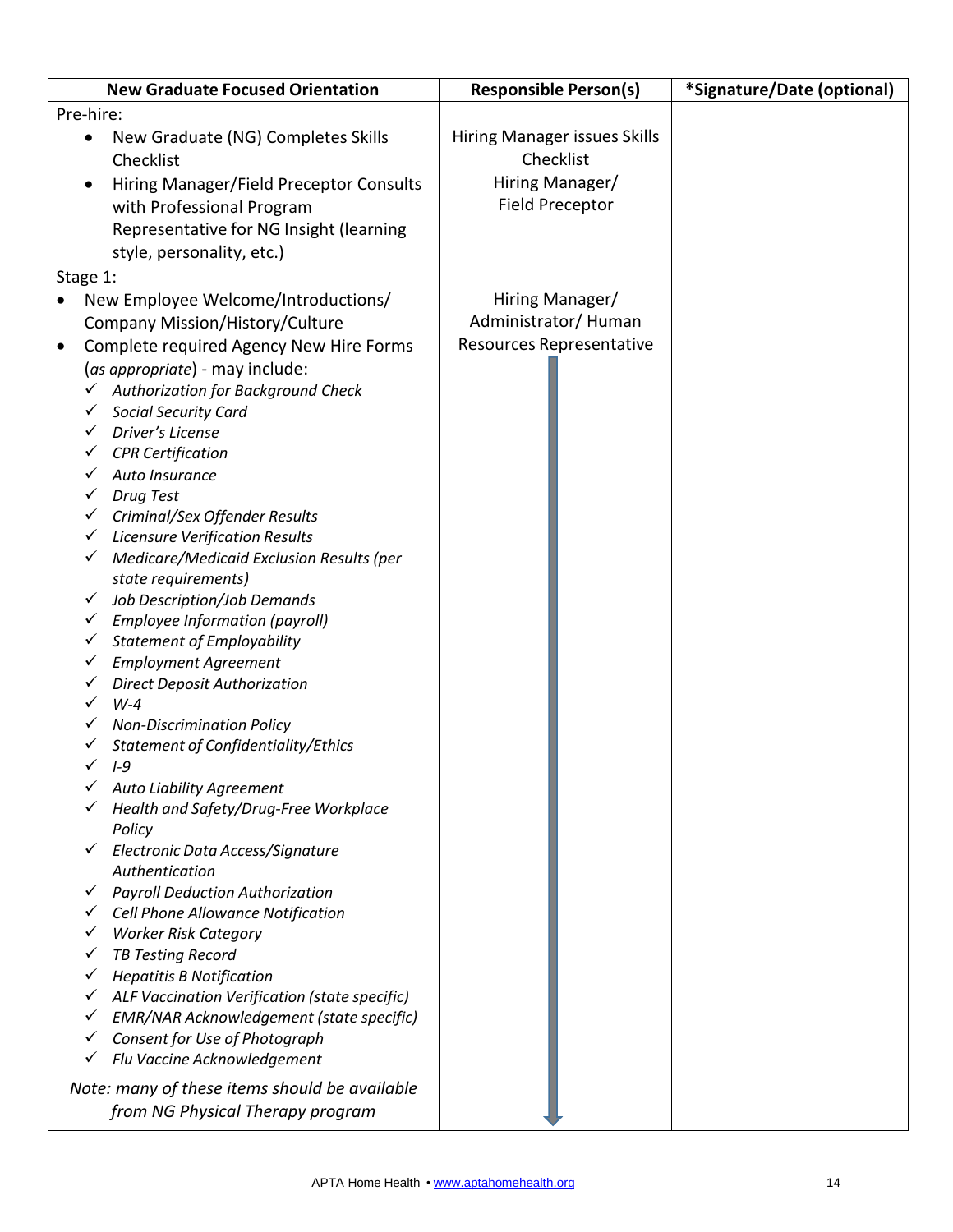| Agency Required Orientation/Education -                                   | Hiring Manager/          |  |
|---------------------------------------------------------------------------|--------------------------|--|
| may include:                                                              | Administrator/Human      |  |
| Abuse and Neglect Policy                                                  | Resources Representative |  |
| <b>Patient Rights</b><br>✓                                                |                          |  |
| Employee Handbook and Acknowledgement                                     |                          |  |
| Corporate Compliance Program                                              |                          |  |
| Code of Conduct                                                           |                          |  |
| <b>Customer Service</b>                                                   |                          |  |
| <b>Holiday Schedule</b><br>✓                                              |                          |  |
| <b>Holiday Compensation</b><br>✓                                          |                          |  |
| <b>OSHA Policies/Regulations</b><br>✓                                     |                          |  |
| Homebound Criteria<br>✓                                                   |                          |  |
| <b>Back Safety</b><br>✓                                                   |                          |  |
| <b>Employee Education Opportunities/ Contacts</b>                         |                          |  |
| Company Benefits (missions support,                                       |                          |  |
| scholarships, emergency funds)                                            |                          |  |
| $\checkmark$ Affordable Care Act                                          |                          |  |
| Agency Education Modules/Videos - may                                     |                          |  |
| include:                                                                  |                          |  |
| <b>Homebound Decision Tool</b>                                            |                          |  |
|                                                                           |                          |  |
| <b>Preventing Dog Bites</b>                                               |                          |  |
| Are You Road Ready?                                                       |                          |  |
| Discipline Specific Tests and Competencies<br>✓<br>Components of MD Order |                          |  |
| <b>HHCCN and ABN Review</b>                                               |                          |  |
| <b>Patient Transfer Competency</b><br>✓                                   |                          |  |
| Mini-Cog Review<br>✓                                                      |                          |  |
| <b>On-Call Process</b>                                                    |                          |  |
| Review Agency Approved Abbreviations                                      |                          |  |
| Review Agency Service Codes<br>✓                                          |                          |  |
| <b>Review Agency Documentation</b><br>✓                                   |                          |  |
| Definitions/Expectations                                                  |                          |  |
| Review Specialty Programs/Unique Agency<br>$\checkmark$                   |                          |  |
| <b>Services</b>                                                           |                          |  |
| <b>HHCAHPS</b>                                                            |                          |  |
| <b>QAPI Process/Purpose</b>                                               |                          |  |
| Infection Prevention and Control in Home                                  |                          |  |
| Care                                                                      |                          |  |
| Fire Safety in Home Care<br>✓                                             |                          |  |
| Tuberculosis Safety in Home Care                                          |                          |  |
| <b>Electrical Safety in Home Care</b>                                     |                          |  |
| <b>Back Safety and Work-Related</b>                                       |                          |  |
| Musculoskeletal Disorders (WMSDs)                                         |                          |  |
| Patient Safety in Home Care<br>✓                                          |                          |  |
| Disasters and Emergency Management                                        |                          |  |
| <b>Hazardous Chemicals</b>                                                |                          |  |
| Sexual Harassment in the Workplace                                        |                          |  |
| <b>Health Care Advance Directives</b>                                     |                          |  |
| Home Health Star Ratings/Publicly Reported                                |                          |  |
| <b>Metrics</b>                                                            |                          |  |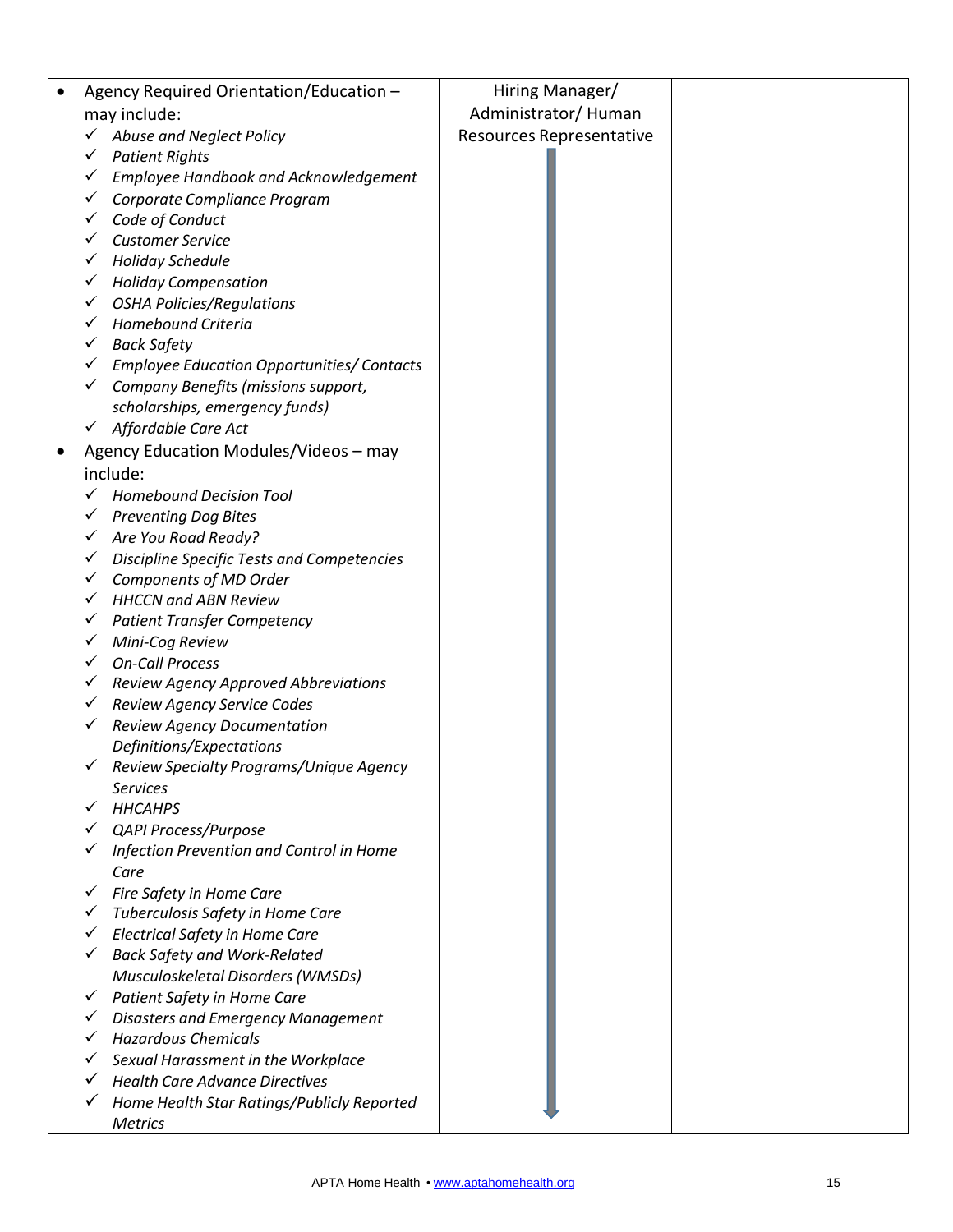|           | Shadow Office Staff - recommend:               | Hiring Manager/          |  |
|-----------|------------------------------------------------|--------------------------|--|
|           | <b>Branch Director</b>                         | Administrator/Human      |  |
|           | Scheduler                                      | Resources Representative |  |
|           | <b>Clinical Field Staff Supervisor</b>         |                          |  |
|           | Packet Reviewer                                |                          |  |
|           | <b>Medical Records Representative</b>          |                          |  |
| $\bullet$ | Issue Mobile Device as appropriate by          | Mobile Equipment         |  |
|           | Agency - in Training Mode if available         | Representative           |  |
|           | Stage 2:                                       |                          |  |
|           | Meeting with Assigned Preceptor                | Field Preceptor          |  |
|           | <b>Introductions</b>                           |                          |  |
|           | Review Job Description                         |                          |  |
|           | <b>Discuss Learning Styles</b><br>$\checkmark$ |                          |  |
|           | <b>Review Precepting Plan</b><br>✓             |                          |  |
|           | <b>Outline Expectations of NG</b><br>✓         |                          |  |
|           | Set Goals                                      |                          |  |
|           | Review Resources/Tools                         |                          |  |
|           | <b>Establish Communication Parameters</b>      |                          |  |
|           | Coordinate Meeting Location/Time to Begin      |                          |  |
|           | <b>Field Training</b>                          |                          |  |
|           | Attend Case Conference with Field Preceptor    |                          |  |
|           | Field Preceptor Provides Introductions to      |                          |  |
|           | <b>Field Clinical Staff</b>                    |                          |  |
|           | Stage 3:                                       | <b>Field Preceptor</b>   |  |
|           | Begin Shadowing Preceptor in the               |                          |  |
|           | Field/Preceptor Teaching/Training in Office -  |                          |  |
|           | <b>Preceptor Training Checklist</b>            |                          |  |
|           | <b>Policy Review</b>                           |                          |  |
|           | <b>Mobile Device Basics</b>                    |                          |  |
|           | <b>Organizing Your Day</b>                     |                          |  |
|           | <b>In-Home Documents</b>                       |                          |  |
|           | <b>Proficiency Collecting Vitals</b>           |                          |  |
|           | <b>Patient History and Physical Assessment</b> |                          |  |
|           | <b>Documentation in Training Device</b>        |                          |  |
|           | Workflow                                       |                          |  |
|           | Defensible Documentation                       |                          |  |
|           | <b>Obtaining and Writing Orders</b>            |                          |  |
|           | Case Conference Responsibilities/              |                          |  |
|           | Expectations                                   |                          |  |
|           | <b>Therapy Reassessment Rules</b><br>✓         |                          |  |
|           | <b>Begin OASIS Education/Training</b><br>✓     |                          |  |
|           | Review Star Ratings/Publicly Reported          |                          |  |
|           | <b>Metrics</b>                                 |                          |  |
|           | Attend Case Conferences with Field             |                          |  |
|           | Preceptor                                      |                          |  |
|           | Preceptor Reviews Progress with Branch         |                          |  |
|           | Director Weekly                                |                          |  |
|           |                                                |                          |  |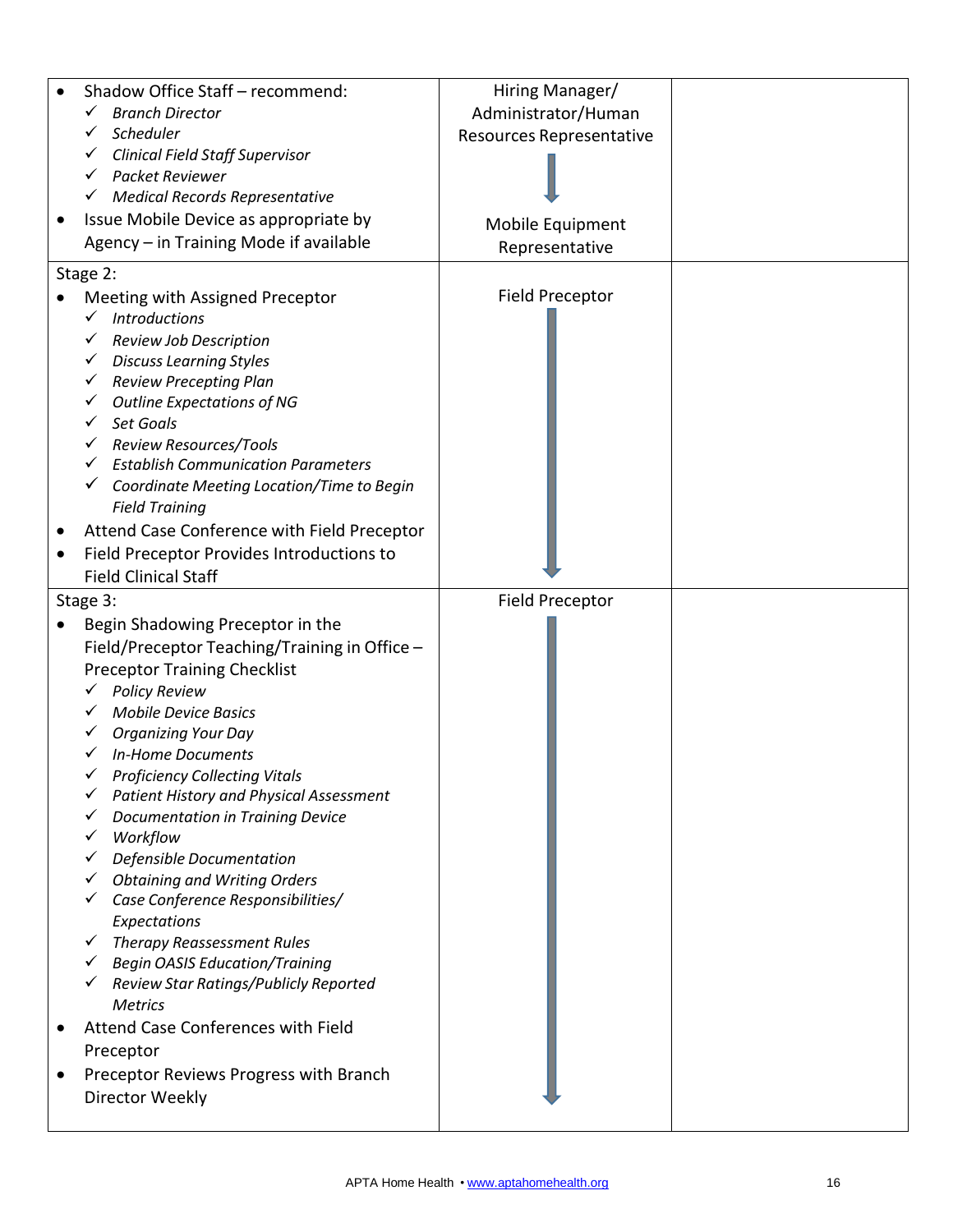|                                         | Stage 4:                                                                       |                        |  |
|-----------------------------------------|--------------------------------------------------------------------------------|------------------------|--|
|                                         | Transition Device to Live Mode (as                                             | Mobile Equipment       |  |
| appropriate)/Facilitate Having Patients |                                                                                | Representative         |  |
|                                         | Assigned to NG                                                                 |                        |  |
| ٠                                       | Field Preceptor Assists NG With Obtaining                                      | <b>Field Preceptor</b> |  |
|                                         | Supplies/Car Stock                                                             |                        |  |
| $\bullet$                               | NG to Complete Patient Visits Alone                                            |                        |  |
|                                         | $\checkmark$ Goal of 35% of expected productivity                              |                        |  |
|                                         |                                                                                |                        |  |
|                                         | Meet with Field Preceptor Daily<br>Review Documentation from Day's Visits<br>✓ |                        |  |
|                                         | Discuss Issues/Concerns of NG                                                  |                        |  |
|                                         | Continue with OASIS Documentation                                              |                        |  |
|                                         | Education                                                                      |                        |  |
|                                         | Review Expectations of Physical Therapist as<br>✓                              |                        |  |
|                                         | Case Manager                                                                   |                        |  |
|                                         | Review Home Health Aide Care Plan                                              |                        |  |
|                                         | Development                                                                    |                        |  |
|                                         | Stage 5:                                                                       |                        |  |
|                                         | Complete Any Additional New Hire Education                                     | <b>Field Preceptor</b> |  |
|                                         | as required by Agency - (preferably completed                                  |                        |  |
|                                         | within 90 days of start date) - may include:                                   |                        |  |
|                                         | Pain Management                                                                |                        |  |
|                                         | <b>Wound Care Basics</b>                                                       |                        |  |
|                                         | Common Challenges for Homecare Provider                                        |                        |  |
|                                         | Pharmacology for Therapists<br>$\checkmark$                                    |                        |  |
|                                         | <b>OASIS Functional Scoring</b>                                                |                        |  |
|                                         | <b>OASIS Competency Assessment</b><br>✓                                        |                        |  |
| $\bullet$                               | Observe SOC Visit(s) with Field Preceptor and                                  |                        |  |
|                                         | Review Scoring Rationale/Documentation                                         |                        |  |
|                                         | <b>Complete All Aspects of Care</b>                                            |                        |  |
|                                         | $\checkmark$ Goal of 50% expected productivity                                 |                        |  |
|                                         | Preceptor Observes NG Initial Evaluation                                       |                        |  |
|                                         |                                                                                |                        |  |
|                                         | Visit(s) and Completes Competency Check-off                                    |                        |  |
|                                         | Field Preceptor Begins Transition to Mentor                                    |                        |  |
|                                         | Role/Promotes Increased Autonomy by NG                                         |                        |  |
|                                         | Field Preceptor Provides Update to Branch                                      |                        |  |
|                                         | Director and Reviews Areas of Deficiency/                                      |                        |  |
|                                         | Concern                                                                        |                        |  |
|                                         | Stage 6:                                                                       |                        |  |
|                                         | NG Completes All Aspects of Care                                               |                        |  |
|                                         | $\checkmark$ Goal of 75% expected productivity                                 |                        |  |
|                                         | Field Preceptor to Address any Deficiencies                                    | Field Preceptor        |  |
|                                         | Noted in Competency Check-off                                                  |                        |  |
|                                         | NG Observes Additional SOC Visits (as needed)                                  | <b>Field Preceptor</b> |  |
|                                         |                                                                                |                        |  |
|                                         |                                                                                |                        |  |
|                                         |                                                                                |                        |  |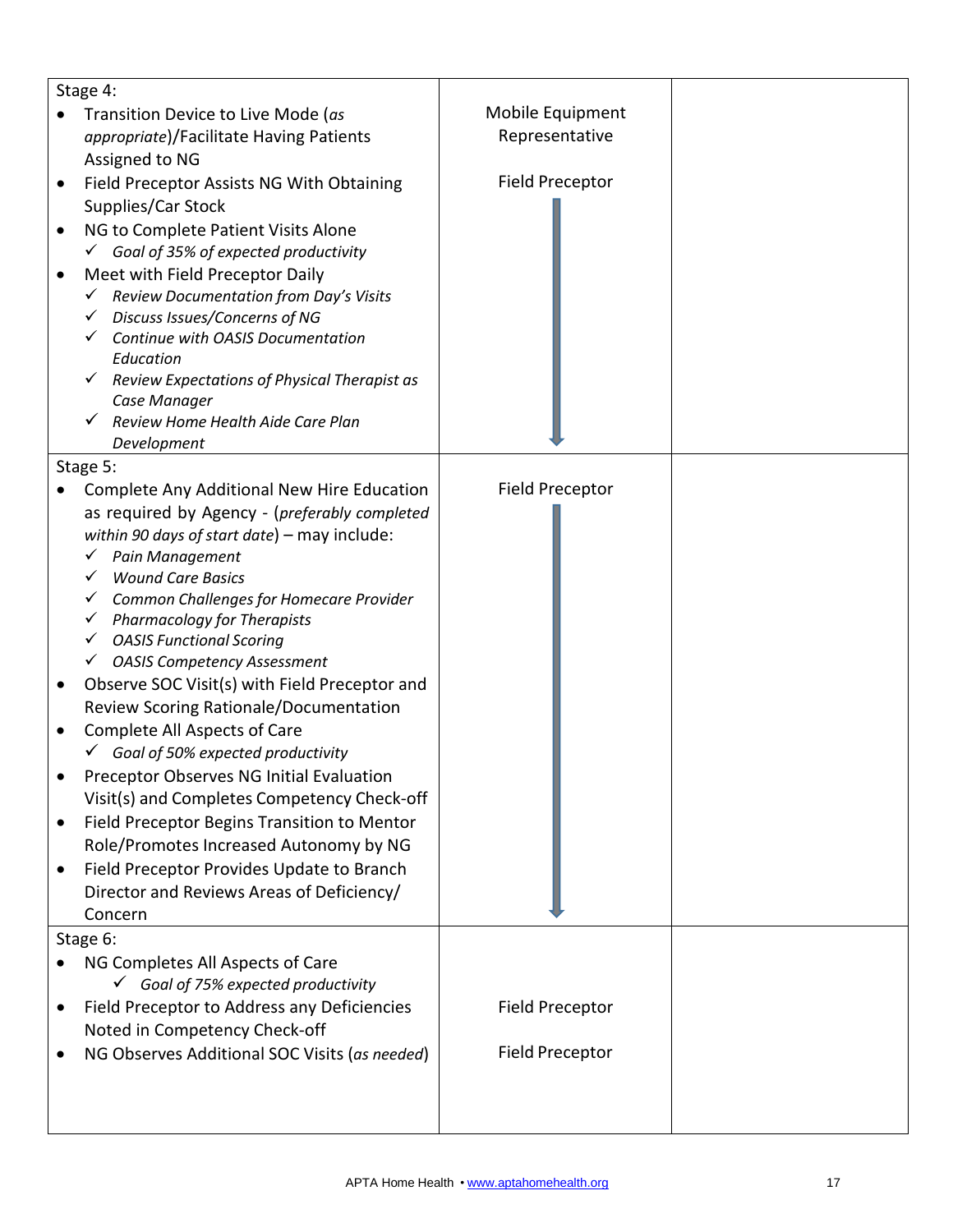|           | Stage 7:                                                                                    |                             |  |
|-----------|---------------------------------------------------------------------------------------------|-----------------------------|--|
|           | Complete All Aspects of Care                                                                |                             |  |
|           | $\checkmark$ Goal of 90% expected productivity                                              |                             |  |
| ٠         | NG Performs SOC Visit with Field Preceptor                                                  | Field Preceptor             |  |
|           | Observation                                                                                 |                             |  |
| $\bullet$ | Review Immediate SOC Issues with Preceptor                                                  | <b>Field Preceptor</b>      |  |
|           | (As Needed)                                                                                 |                             |  |
| $\bullet$ | Field Preceptor Provides Update to Branch                                                   | Field Preceptor/ Branch     |  |
|           | Director/Immediate Supervisor Regarding                                                     | Director/ Immediate         |  |
|           | <b>SOC Observation</b>                                                                      | Supervisor                  |  |
|           | Stage 8:                                                                                    |                             |  |
|           | Complete All Aspects of Care                                                                |                             |  |
|           | Goal for NG to be at 100% expected                                                          |                             |  |
|           | productivity                                                                                |                             |  |
|           | Should Include Multiple SOC Visits<br>$\checkmark$                                          |                             |  |
|           | Sit with Packet Review Staff to Review SOC<br>Packets                                       | <b>Packet Review</b>        |  |
|           |                                                                                             | Representative              |  |
| $\bullet$ | Packet Review Staff Notifies Field Preceptor<br>and Branch Director/Immediate Supervisor of |                             |  |
|           | Any Deficits/Areas of Concern                                                               |                             |  |
|           | Stage 9:                                                                                    |                             |  |
|           | Complete All Aspects of Care and                                                            |                             |  |
|           | Documentation at 100% of Expected                                                           |                             |  |
|           | <b>Productivity Consistently</b>                                                            |                             |  |
| $\bullet$ | Branch Director/Immediate Supervisor                                                        | Branch Director/            |  |
|           | Arranges Any Final Education Required by                                                    | Immediate Supervisor/       |  |
|           | Field Preceptor (as needed)                                                                 | <b>Field Preceptor</b>      |  |
|           | <b>Branch Director/Immediate Supervisor</b>                                                 |                             |  |
|           | Completes 90-day Evaluation                                                                 |                             |  |
|           | Stage 10:                                                                                   |                             |  |
|           | NG Oversight is Now 100% Managed by                                                         | Branch Director/            |  |
|           | Branch Director/Immediate Supervisor                                                        | <b>Immediate Supervisor</b> |  |
| $\bullet$ | <b>Branch Director/Immediate Supervisor</b>                                                 |                             |  |
|           | Conducts On-Site Field Visit                                                                |                             |  |
|           | Face-to-Face meetings held as needed                                                        |                             |  |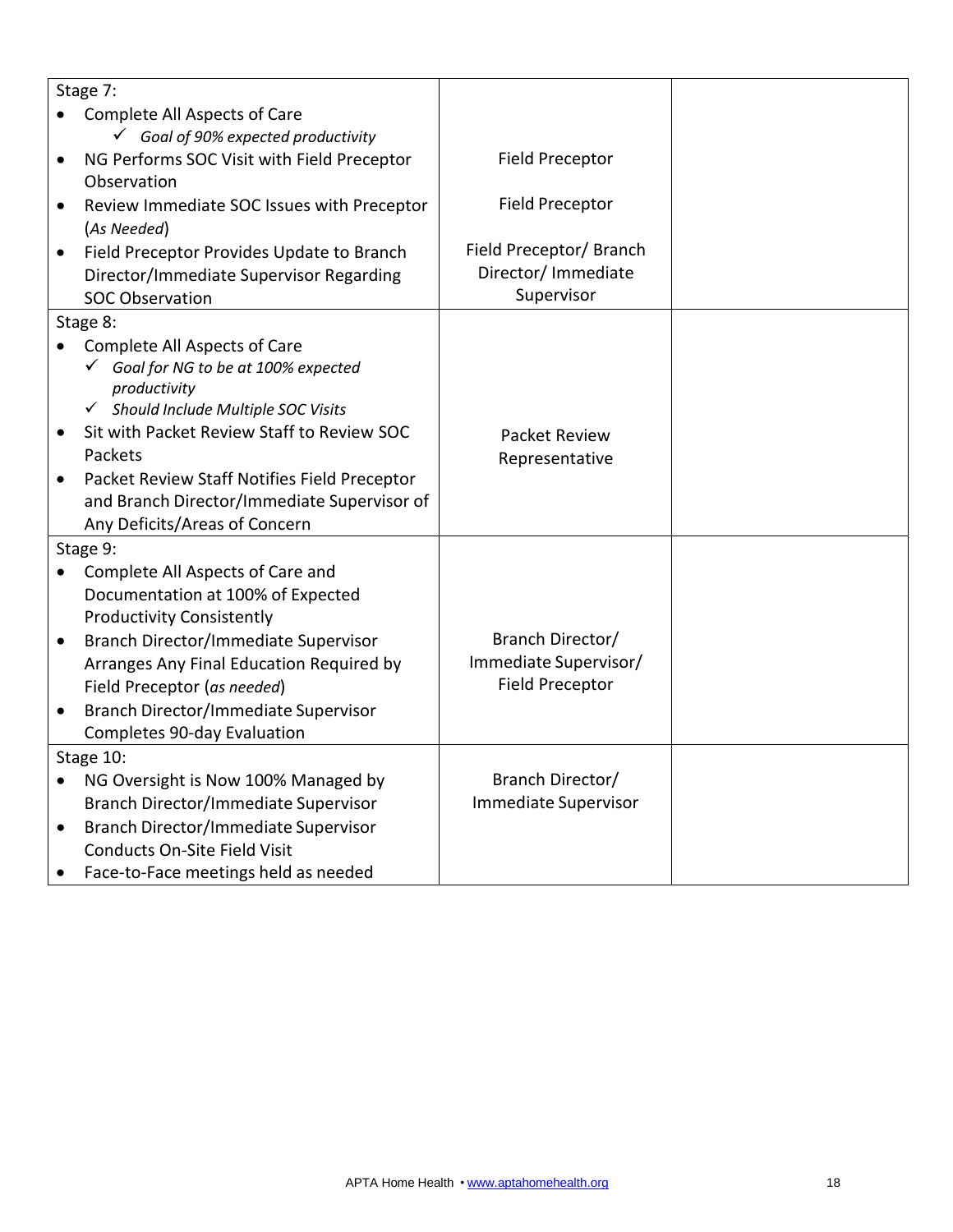## <span id="page-18-0"></span>**Skills Checklist Section**

### **Introduction**

Once you hire an appropriate new graduate for your team, the final step toward allowing this team member to treat independently is an assessment of all the required skills. This section includes a tool to identify areas the new graduate will require more training in, as well as areas in which he/she can begin taking a more independent role. The attached **New Graduate Physical Therapist Skills Checklist** will help to guide the Mentor/Preceptor in identifying when the individual is ready to take a more active role in patient care and when increased mentoring is required. It will help to support the Mentor/Preceptor with determining how soon the new graduate will be able to progress to a higher level of productivity and if orientation needs to be extended further. This checklist, in conjunction with the New Grad Onboarding Timeline, will paint a clear picture of exactly where this clinician is in their orientation phase.

## **How to Use the New Graduate Physical Therapist Skills Checklist**

The checklist has been broken down into various task categories, with some of the most critical and regulatory home care skills at the beginning of the document. Initially, the tool can be provided to the new hire on Day 1 of orientation as a Self-Assessment Tool. This will provide the Mentor/Preceptor with a gauge of how to tailor the start of orientation and will assist the team in determining potential length of time the new hire may be required to be in orientation. Then, the same tool is used as an Assessment Tool, where either the Mentor/Preceptor or Supervisor assesses the clinician's skills and rates him/her on a basis of Meets Standard/Needs Training/Not Applicable. As the clinician is deemed "Meets Standards," he/she will take a more independent role in that task while the Mentor/Preceptor reduces the amount of assistance provided. The final goal is to have a clinician sign off that the new team member "Meets Standards" in all applicable tasks required by your organization and support why this individual is now safe to independently treat patients.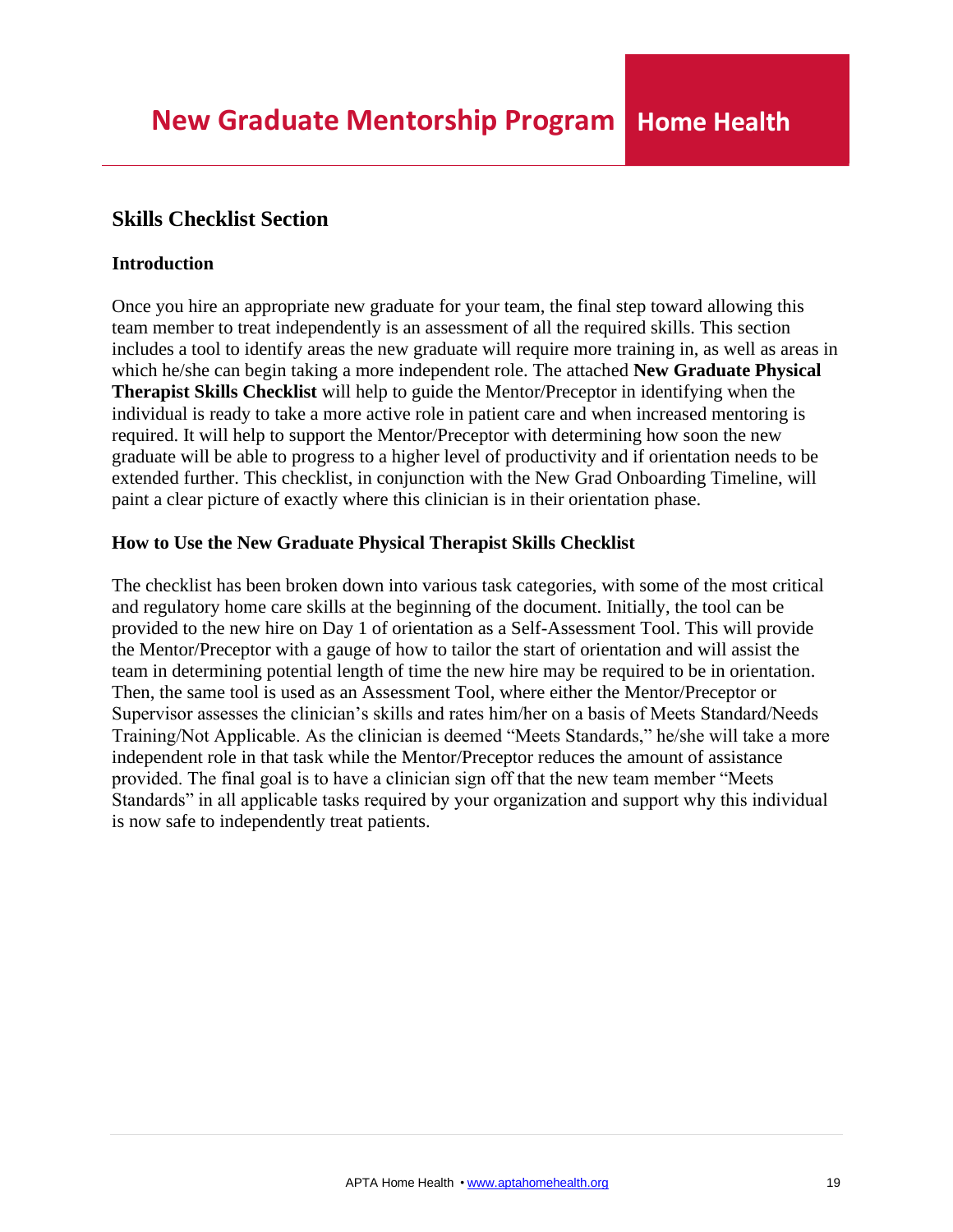<span id="page-19-0"></span>

|                                            |                                       |                       | NEW GRADUATE PHYSICAL THERAPIST SKILLS CHECKLIST |                                        |                                  |                 |
|--------------------------------------------|---------------------------------------|-----------------------|--------------------------------------------------|----------------------------------------|----------------------------------|-----------------|
| <b>Task</b>                                | Self-Assessment                       | New Hire<br>Initials/ | <b>Mentor Assessment</b><br>1 - Meets Standard   | Method of<br>Assessment<br>$F$ - Field | Mentor or Sup<br>Initials / Date | <b>Comments</b> |
|                                            | 1 - Independent<br>2 - Needs Training | Date                  | 2 - Needs Training<br>NA - Not applicable        | P- Practical<br>E - Exam               |                                  |                 |
| <b>Infection Control</b>                   |                                       |                       |                                                  |                                        |                                  |                 |
| <b>Standard Prec.</b>                      |                                       |                       |                                                  |                                        |                                  |                 |
| Hand Hygiene                               |                                       |                       |                                                  |                                        |                                  |                 |
| Alcohol-based hand rub /<br>Hand Wash      |                                       |                       |                                                  |                                        |                                  |                 |
| <b>Bag Technique</b>                       |                                       |                       |                                                  |                                        |                                  |                 |
| <b>Equipment Cleansing</b>                 |                                       |                       |                                                  |                                        |                                  |                 |
| <b>Use of CPR Mask</b>                     |                                       |                       |                                                  |                                        |                                  |                 |
| Car Box/Trunk set up                       |                                       |                       |                                                  |                                        |                                  |                 |
| <b>Vital Signs</b>                         |                                       |                       |                                                  |                                        |                                  |                 |
| Manual BP (U/LE)                           |                                       |                       |                                                  |                                        |                                  |                 |
| <b>Manual Pulse Rate</b><br>(Radial/Pedal) |                                       |                       |                                                  |                                        |                                  |                 |
| <b>Apical Heart Rate</b>                   |                                       |                       |                                                  |                                        |                                  |                 |
| <b>Respiratory Rate</b>                    |                                       |                       |                                                  |                                        |                                  |                 |
| <b>Pulse Oximetry</b>                      |                                       |                       |                                                  |                                        |                                  |                 |
| Rate of Perceived Exertion                 |                                       |                       |                                                  |                                        |                                  |                 |
| (RPE) Scale                                |                                       |                       |                                                  |                                        |                                  |                 |
| Pain (VAS, Wong Baker)                     |                                       |                       |                                                  |                                        |                                  |                 |
| Auscultation                               |                                       |                       |                                                  |                                        |                                  |                 |
| Temperature                                |                                       |                       |                                                  |                                        |                                  |                 |
| Weight                                     |                                       |                       |                                                  |                                        |                                  |                 |
| Girth/Circumference<br>Measurements        |                                       |                       |                                                  |                                        |                                  |                 |
| Parameters/When to<br>call physician       |                                       |                       |                                                  |                                        |                                  |                 |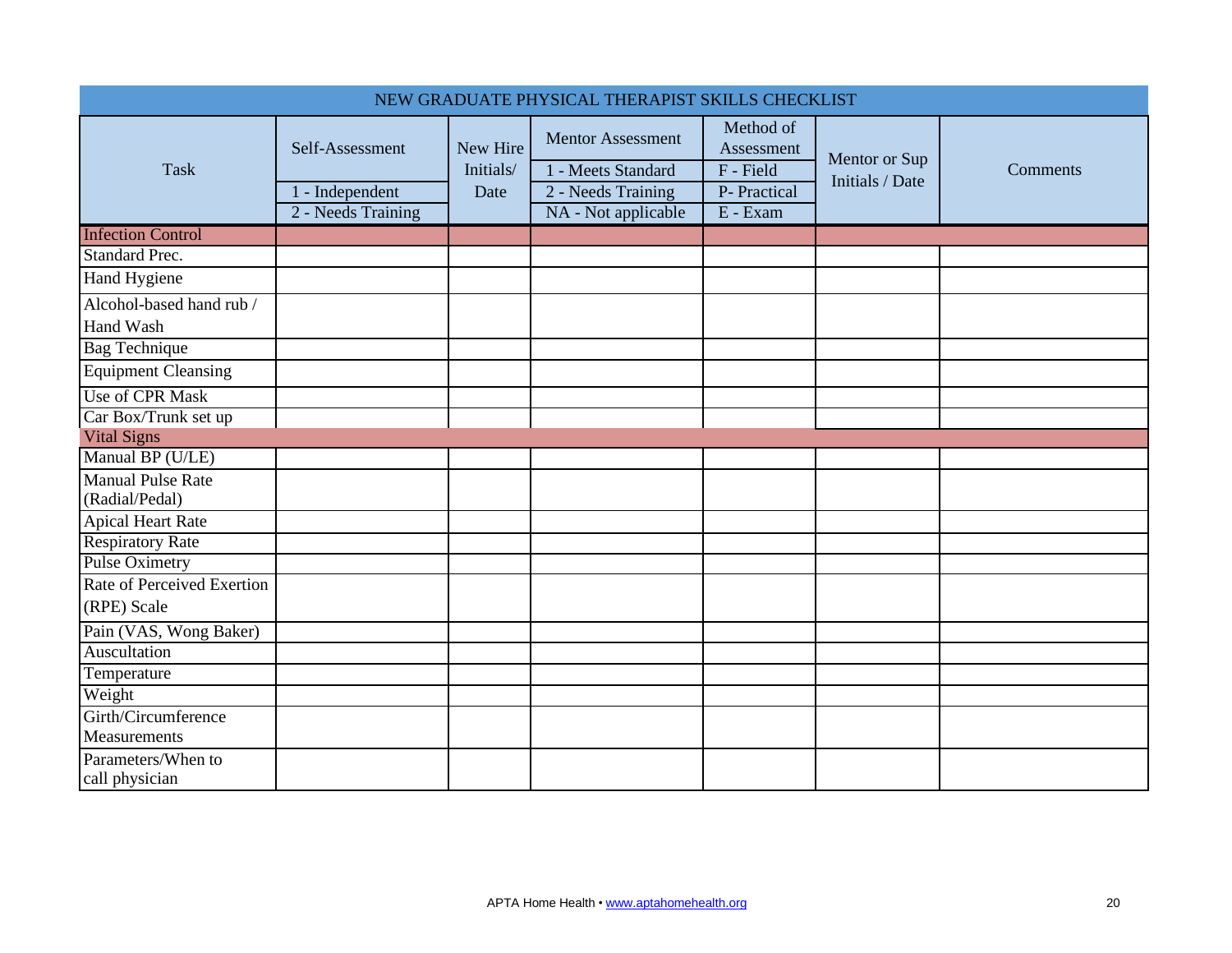| <b>Environmental Assessment</b>  |  |  |  |  |  |  |  |
|----------------------------------|--|--|--|--|--|--|--|
| Home Safety Assessment           |  |  |  |  |  |  |  |
| <b>Adaptive Equipment Needs</b>  |  |  |  |  |  |  |  |
| Home Modifications               |  |  |  |  |  |  |  |
| <b>Cognitive Assessment</b>      |  |  |  |  |  |  |  |
| Alert and Oriented               |  |  |  |  |  |  |  |
| Memory                           |  |  |  |  |  |  |  |
| <b>Executive Functioning</b>     |  |  |  |  |  |  |  |
| Delirium/Dementia/               |  |  |  |  |  |  |  |
| Depression                       |  |  |  |  |  |  |  |
| <b>Medication Reconciliation</b> |  |  |  |  |  |  |  |
| Assess for change/               |  |  |  |  |  |  |  |
| addition/deletion                |  |  |  |  |  |  |  |
| Assess for med adherence         |  |  |  |  |  |  |  |
|                                  |  |  |  |  |  |  |  |
| Process for new/changed          |  |  |  |  |  |  |  |
| meds                             |  |  |  |  |  |  |  |
| Updating Med Profile/            |  |  |  |  |  |  |  |
| Paper copy in home               |  |  |  |  |  |  |  |
| Edema                            |  |  |  |  |  |  |  |
| Measurement                      |  |  |  |  |  |  |  |
| Interventions                    |  |  |  |  |  |  |  |
| Lymphedema                       |  |  |  |  |  |  |  |
| Respiratory                      |  |  |  |  |  |  |  |
| O2 mgmt./ safety                 |  |  |  |  |  |  |  |
| Incentive spirometer             |  |  |  |  |  |  |  |
| Musculoskeletal                  |  |  |  |  |  |  |  |
| ROM                              |  |  |  |  |  |  |  |
| <b>MMT</b>                       |  |  |  |  |  |  |  |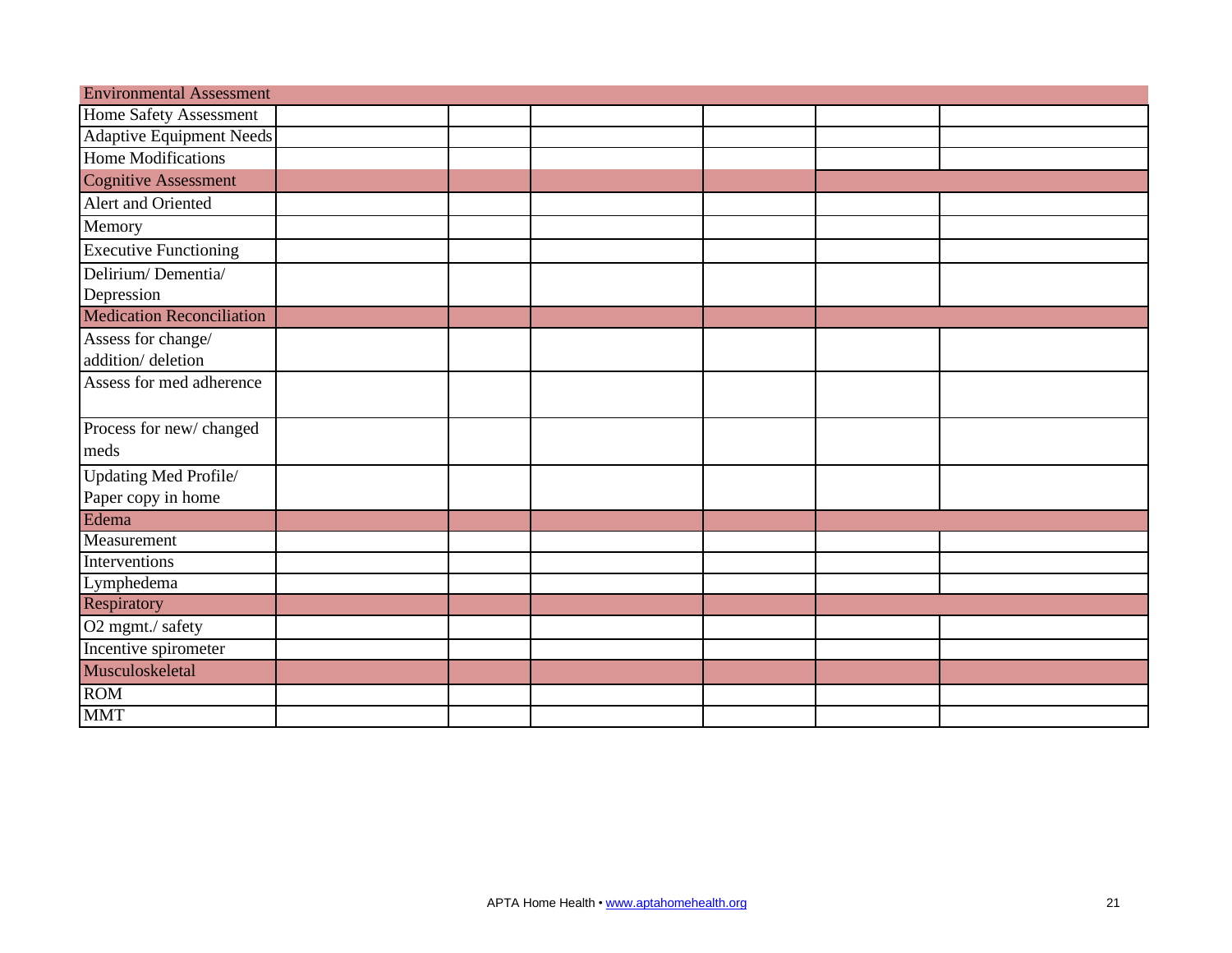| Sensation                        |  |  |  |
|----------------------------------|--|--|--|
| <b>Light Touch</b>               |  |  |  |
| Pressure                         |  |  |  |
| Proprioception                   |  |  |  |
| 10 gm monofilament               |  |  |  |
| <b>Neuro Assessment</b>          |  |  |  |
| <b>Dynamic Balance</b>           |  |  |  |
| <b>Static Balance</b>            |  |  |  |
| Coordination (U/LE)              |  |  |  |
| <b>Falls Assessment</b>          |  |  |  |
| Dizziness vs vertigo             |  |  |  |
| <b>STEADI Program</b>            |  |  |  |
| Functional/Therapeutic           |  |  |  |
| <b>Activities</b>                |  |  |  |
|                                  |  |  |  |
| <b>Bed mobility</b>              |  |  |  |
| Transfers training               |  |  |  |
| (bed/chair/toilet)               |  |  |  |
| Ambulation training              |  |  |  |
| Ramp training                    |  |  |  |
| Curb training                    |  |  |  |
| Stair training                   |  |  |  |
| <b>Bed mobility</b>              |  |  |  |
| <b>Assistive Device Training</b> |  |  |  |
|                                  |  |  |  |
| <b>Car Transfers</b>             |  |  |  |
| <b>Standardized Tests</b>        |  |  |  |
| Timed Up and Go                  |  |  |  |
| 30 second Sit to Stand Test      |  |  |  |
|                                  |  |  |  |
| 2 Min Step Test                  |  |  |  |
| Other:                           |  |  |  |
| Other:                           |  |  |  |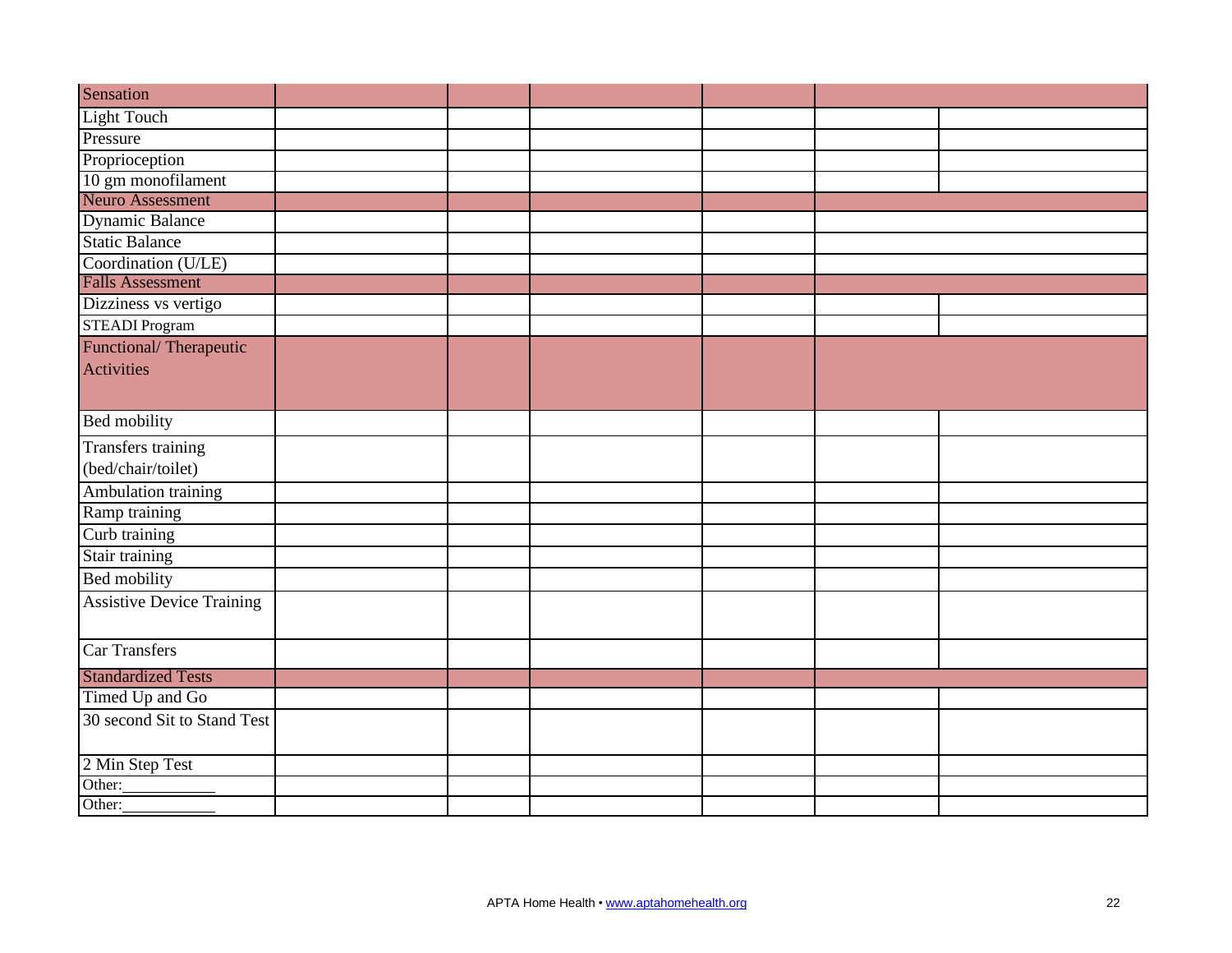| <b>Pressure Relief</b>                                 |  |  |  |
|--------------------------------------------------------|--|--|--|
| Common areas of                                        |  |  |  |
| breakdown                                              |  |  |  |
| Bed                                                    |  |  |  |
| Chair                                                  |  |  |  |
| Offloading                                             |  |  |  |
| Devices/Equipment                                      |  |  |  |
| Therapeutic Exercise                                   |  |  |  |
| PROM/AAROM/                                            |  |  |  |
| AROM/Self-ROM                                          |  |  |  |
| <b>PRE</b>                                             |  |  |  |
| Stretching                                             |  |  |  |
| Mobilizations                                          |  |  |  |
| <b>HEP</b> Development                                 |  |  |  |
| Prosthetics (donning/doffing/transfers with/amb. with) |  |  |  |
| Type of Prosthesis:                                    |  |  |  |
|                                                        |  |  |  |
| Orthotics (donning/doffing/transfers with/amb with)    |  |  |  |
|                                                        |  |  |  |
| Type of Orthosis:                                      |  |  |  |
|                                                        |  |  |  |
| <b>Modalities</b>                                      |  |  |  |
| Hot pack/moist heat                                    |  |  |  |
| Cold pack/ice                                          |  |  |  |
| Other:                                                 |  |  |  |
| Other:                                                 |  |  |  |
| <b>DME</b>                                             |  |  |  |
| Walking devices                                        |  |  |  |
| Other:                                                 |  |  |  |
| Other:                                                 |  |  |  |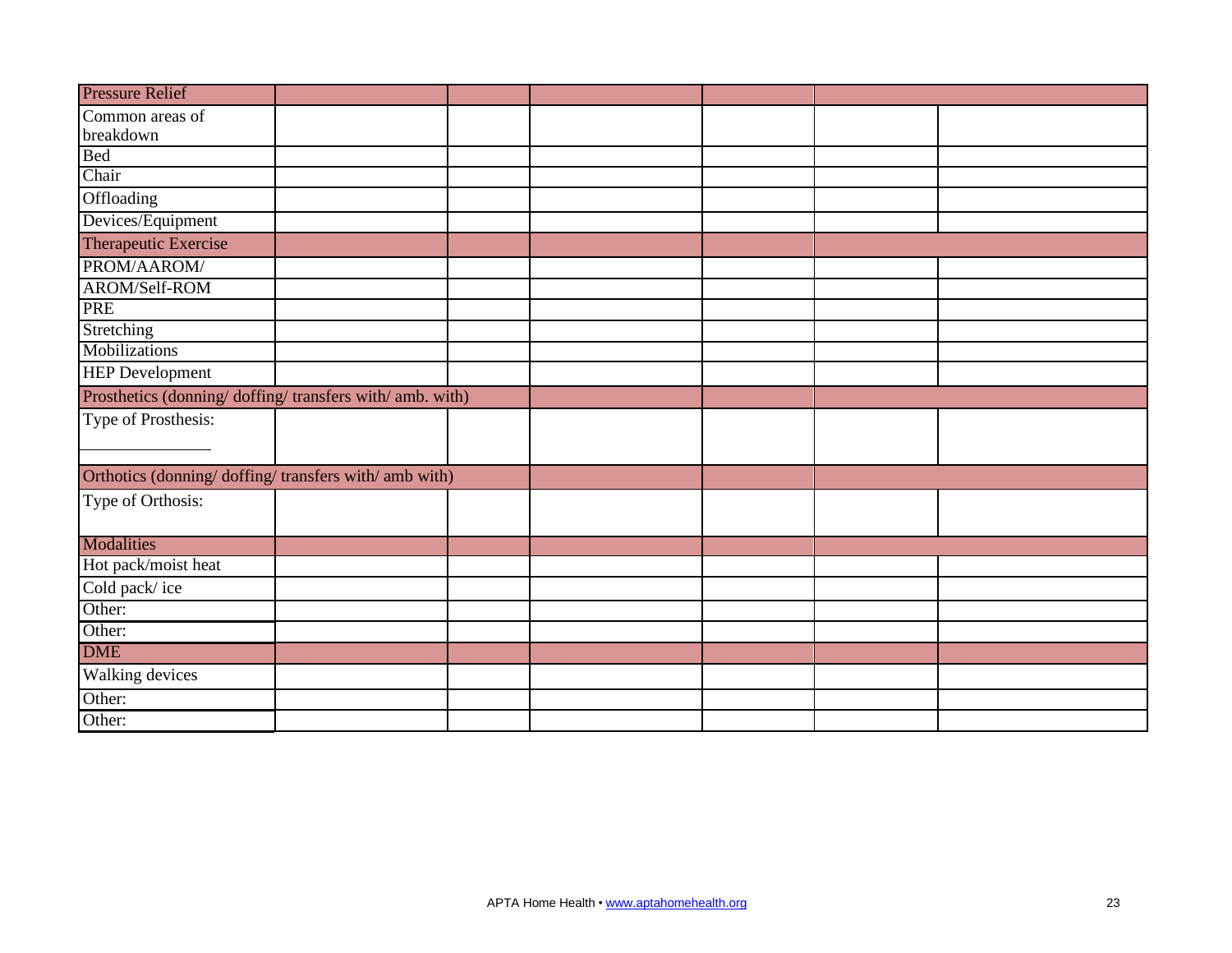| <b>DME</b> Proficiency    |  |  |  |
|---------------------------|--|--|--|
| <b>Transfer Board</b>     |  |  |  |
| Tub bench/Shower Chair    |  |  |  |
|                           |  |  |  |
| Bedside commode           |  |  |  |
| Mechanical lift           |  |  |  |
| <b>CPM</b>                |  |  |  |
| <b>Compression Pumps</b>  |  |  |  |
| Wheelchair                |  |  |  |
| Seating/Positioning       |  |  |  |
| Manual                    |  |  |  |
| Power                     |  |  |  |
| <b>Wound Care</b>         |  |  |  |
| Assessment                |  |  |  |
| measurement               |  |  |  |
| Interventions/            |  |  |  |
| <b>Common Dressings</b>   |  |  |  |
| High Risk Patient Ed.     |  |  |  |
| <b>Heart Failure</b>      |  |  |  |
| <b>COPD</b>               |  |  |  |
| DM                        |  |  |  |
| <b>Telehealth Process</b> |  |  |  |
| <b>IDT</b> Communication  |  |  |  |
| Case conferencing         |  |  |  |
| Physician Communication   |  |  |  |
| DME company               |  |  |  |
| CG/Family                 |  |  |  |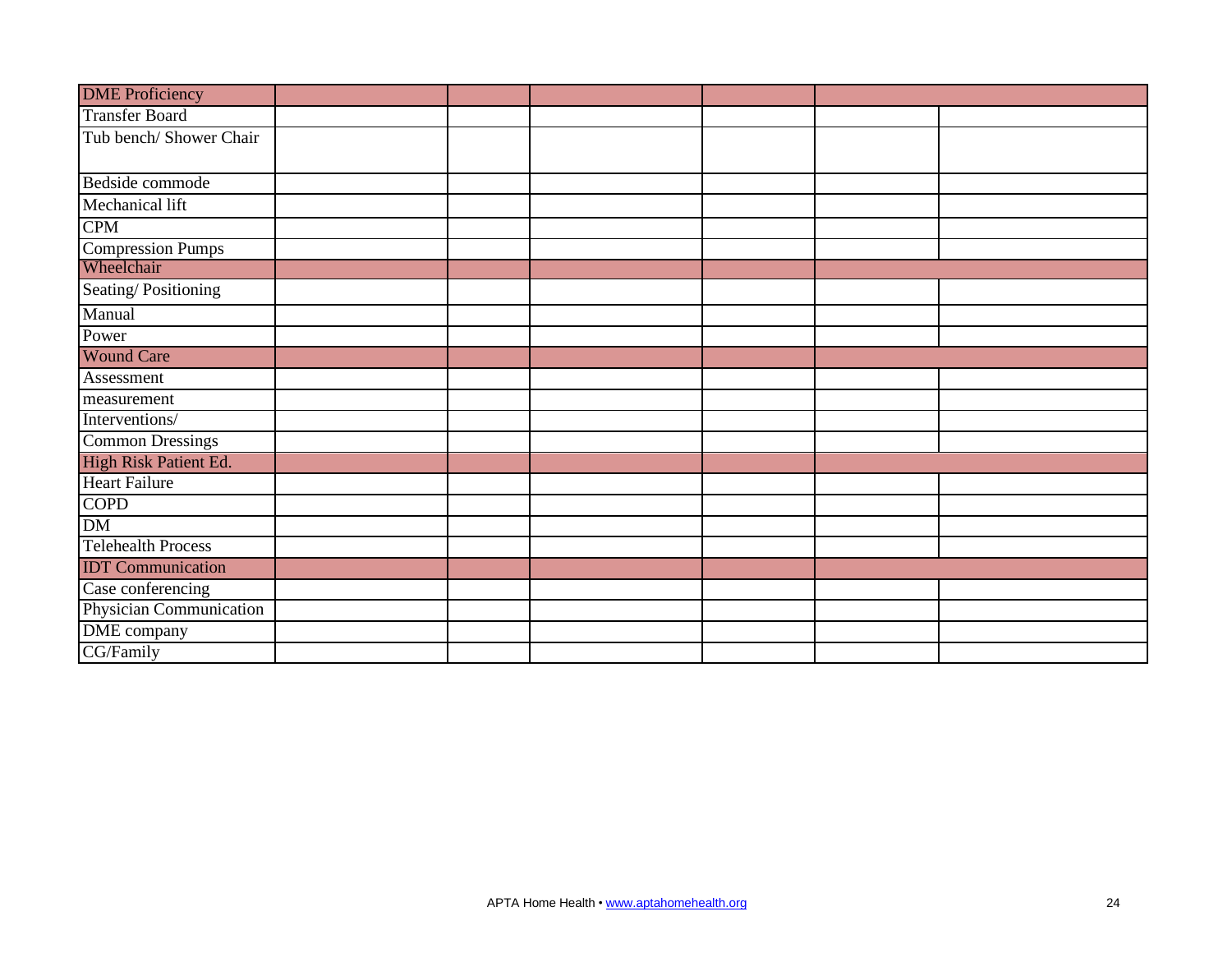| Orthopedic/Surgical Processes:            |  |  |  |  |  |  |
|-------------------------------------------|--|--|--|--|--|--|
| THR protocols/                            |  |  |  |  |  |  |
| precautions                               |  |  |  |  |  |  |
| TKR protocols/                            |  |  |  |  |  |  |
| precautions                               |  |  |  |  |  |  |
| TSR protocols/ precautions                |  |  |  |  |  |  |
|                                           |  |  |  |  |  |  |
| Spinal precautions                        |  |  |  |  |  |  |
| Cardiac precautions                       |  |  |  |  |  |  |
| Weight Bearing                            |  |  |  |  |  |  |
| <b>Restrictions</b>                       |  |  |  |  |  |  |
| <b>Staple Removal</b>                     |  |  |  |  |  |  |
| <b>Suture Removal</b>                     |  |  |  |  |  |  |
| <b>Visit Preparation</b>                  |  |  |  |  |  |  |
| <b>Chart Review</b>                       |  |  |  |  |  |  |
| <b>Check Auth. Status</b>                 |  |  |  |  |  |  |
| <b>Check Order Status</b>                 |  |  |  |  |  |  |
| Supplies (single use)                     |  |  |  |  |  |  |
| Paperwork (HEP, DC, Pt.                   |  |  |  |  |  |  |
| Education)                                |  |  |  |  |  |  |
| <b>Documentation Processes/ Paperwork</b> |  |  |  |  |  |  |
| SOC/ROC/Recert-                           |  |  |  |  |  |  |
| (OASIS)                                   |  |  |  |  |  |  |
| Evaluation                                |  |  |  |  |  |  |
| Creating measurable goals                 |  |  |  |  |  |  |
| Reassessment                              |  |  |  |  |  |  |
| <b>Routine Visit Note</b>                 |  |  |  |  |  |  |
| Transfer (OASIS)                          |  |  |  |  |  |  |
| DC Planning/                              |  |  |  |  |  |  |
| Documentation (OASIS)                     |  |  |  |  |  |  |
| New Hire Name Print/Signature<br>Date     |  |  |  |  |  |  |

Mentor Name Print/Signature Date

Supervisor Name Print/Signature Date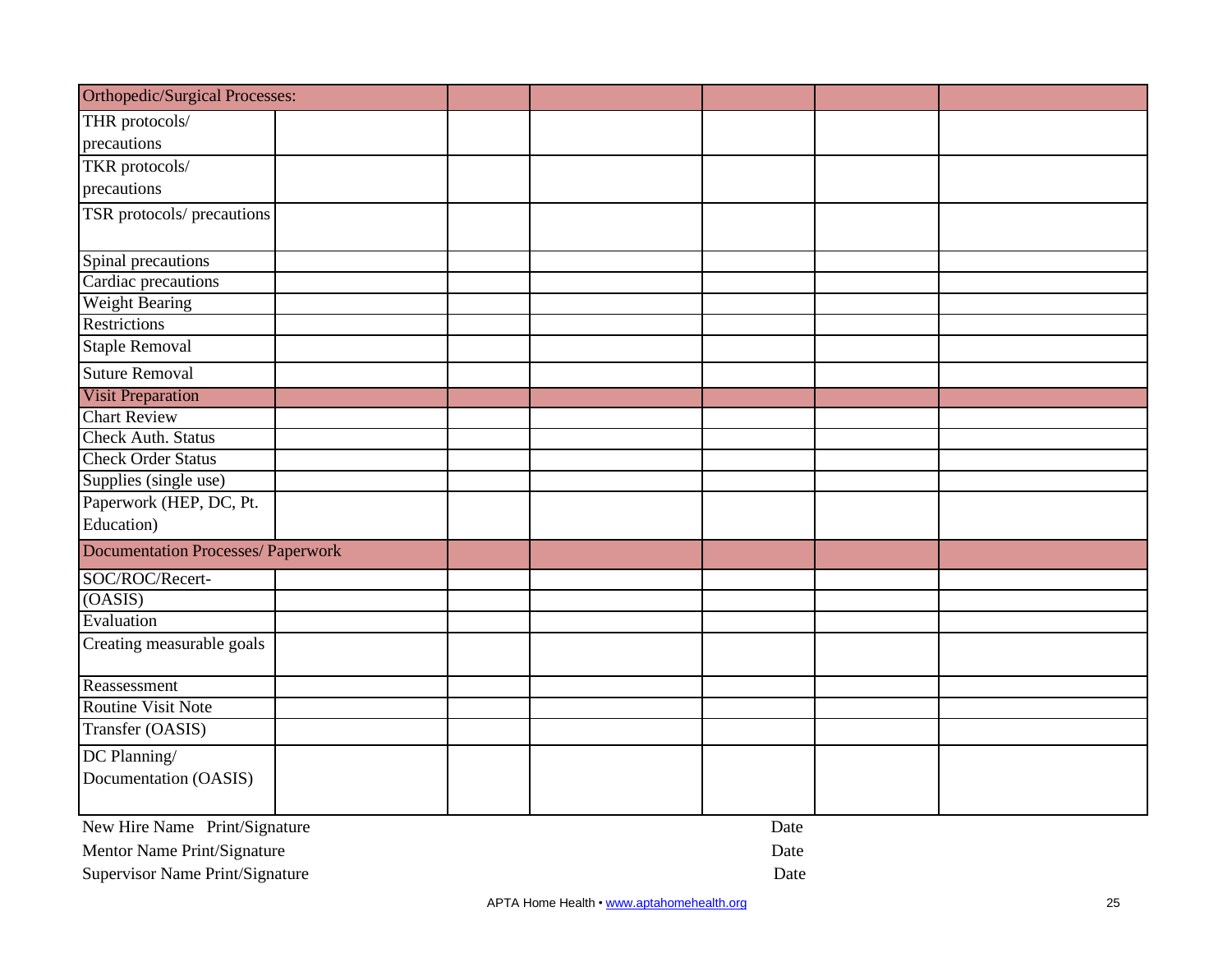## <span id="page-25-0"></span>**New Graduate Field Preceptor Roles and Expectations**

- Provide a quality orientation for the new graduate following company policy.
- Serve as a mentor and guide for the new graduate for first 90 days of employment. This guidance will include assisting with connecting to office staff and fellow field clinicians.
- May be requested to provide additional support and intermittent training through the first full year of new graduate employment.
- Will achieve and maintain agency expected documentation standards.

## **New Graduate Field Preceptor Qualifications**

- Has a minimum of one-year experience with the company.
- Is a champion of company mission, policies, standards and processes.
- Possesses strong organization skills, has a patient demeanor and is very detail-oriented.
- Has effective oral and written communication skills.
- Is a skilled educator and instructor. Is comfortable providing constructive feedback.
- Is able to set priorities, handle multiple tasks and adjust plans unexpectedly.
- Maintains a positive and helpful demeanor during times of stress and frequent interruptions.

## **New Graduate Field Preceptor Specific Duties and Responsibilities**

- Manage and organize learning opportunities and training schedules for new graduate.
- Prepare new graduate progress reports and update Branch Director on progress.
- Participate in new graduate 90 day evaluation if requested by Branch Director.
- Abide by agency privacy program and compliance program.
- Perform patient visits with new graduate in a timely, professional and appropriate manner.
- Assist new graduate in understanding and mastering skills outlined in job description.
- Observe and evaluate new graduate knowledge of service provision, agency policies and procedures, and compliance to all State and Federal regulations.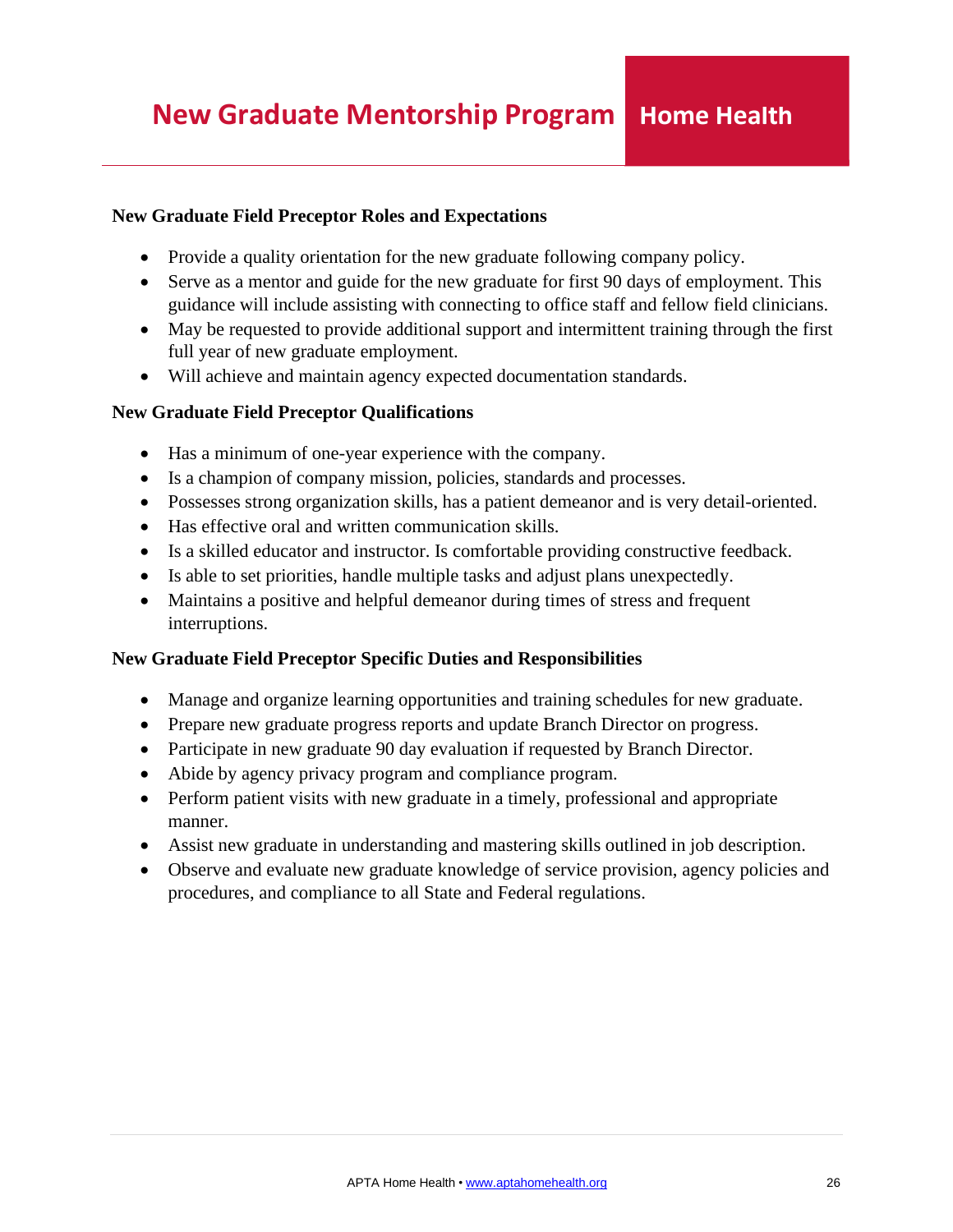| <b>Field Preceptor Specific Competencies Required</b> |                                                                                                                                                                                                                                                                                                     |  |  |  |
|-------------------------------------------------------|-----------------------------------------------------------------------------------------------------------------------------------------------------------------------------------------------------------------------------------------------------------------------------------------------------|--|--|--|
| Communication                                         | Effectively communicate with supervisors, patients and<br>$\bullet$<br>coworkers maintaining a high level of professionalism and<br>courtesy<br>Demonstrate tolerance and even temperament while using<br>sound judgement<br>Direct issues or concerns, as appropriate, to supervisors<br>$\bullet$ |  |  |  |
| <b>Teamwork</b>                                       | Support team effort with positive contributions toward agency<br>$\bullet$<br>goals<br>Model kindness, consideration and courtesy to others<br>Modify work schedule to meet demands and assist with<br>$\bullet$<br>completion of tasks that support agency efficiency                              |  |  |  |
| <b>Problem Solving</b>                                | Make effective decisions to manage projects appropriately<br>$\bullet$<br>Gather and analyze information required to provide successful<br>patient care                                                                                                                                             |  |  |  |
| <b>Dependability</b>                                  | Maintain confidentiality and adhere to HIPAA regulations<br>$\bullet$<br>Refrain from conducting personal business during work hours<br>$\bullet$<br>Adhere to all agency policies and procedures                                                                                                   |  |  |  |
| <b>Time Management</b>                                | Meet productivity goals and documentation standards while<br>$\bullet$<br>balancing Field Preceptor duties<br>Prioritize and multitask assignments<br>$\bullet$<br>Model punctuality and effectively manage work schedule<br>$\bullet$                                                              |  |  |  |
| <b>Job Knowledge</b>                                  | Exhibit understanding of job duties and responsibilities<br>$\bullet$<br>Thoroughly understand home health regulations<br>$\bullet$                                                                                                                                                                 |  |  |  |
| <b>Initiative</b>                                     | Actively promote agency mission<br>$\bullet$<br>Demonstrate interest in professional growth and development<br>$\bullet$                                                                                                                                                                            |  |  |  |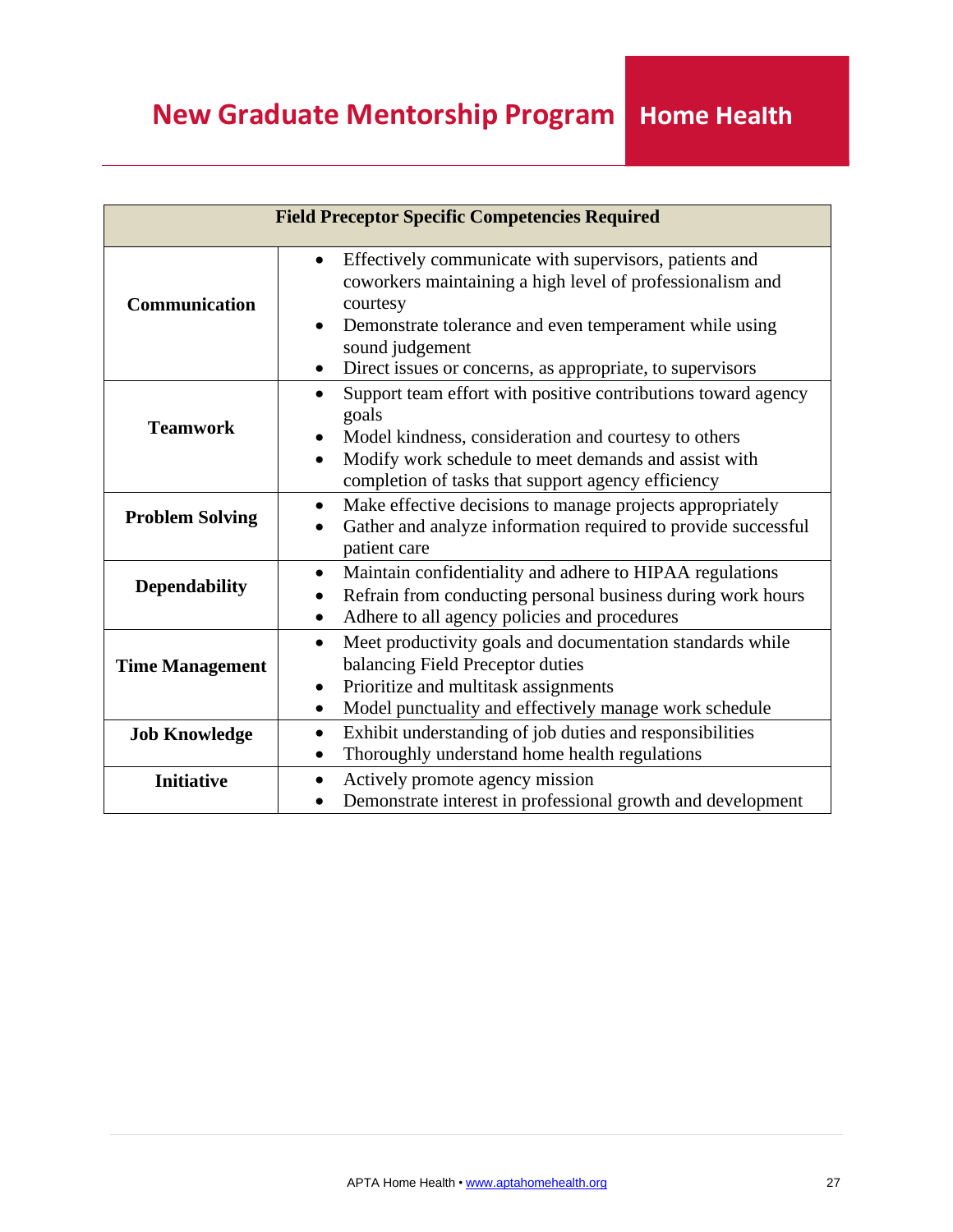## **New Graduate Mentorship Program**

## **New Graduate Field Preceptor Training Checklist** Assess Educational Needs • Review Self-Assessment and Skills Checklist for areas of requested education • Review discipline specific posttests; discuss correct answers Policy Review • Personal appearance and dress code • Patient complaints and grievances • Patient abuse, neglect, exploitation • Clinician's health and safety • Emergency preparedness plan • Paid time off policy; extended illness policy • Handling hazardous materials Mobile Device/Software Basics • Mobile device care, mobile device maintenance, mobile device settings • Data input methods (keyboard, voice recognition) • Email • Trouble shooting tips • Discuss when paper documentation may be necessary Organizing The Day • Preparing for a visit/chart review • Mapping patient address • Contacting patient in advance/notify of schedule changes • Time sensitive visits • Communication with office staff Supplies/Car Stock • Car stock supply ordering • Monthly expired supply check • Start of Care packets/patient handbooks/patient education materials • Copies of miscellaneous documents (communication logs, paper visit notes) Understanding of Workflow

- Documentation completion expectations
- Correct utilization of coordination notes
- Writing orders/order types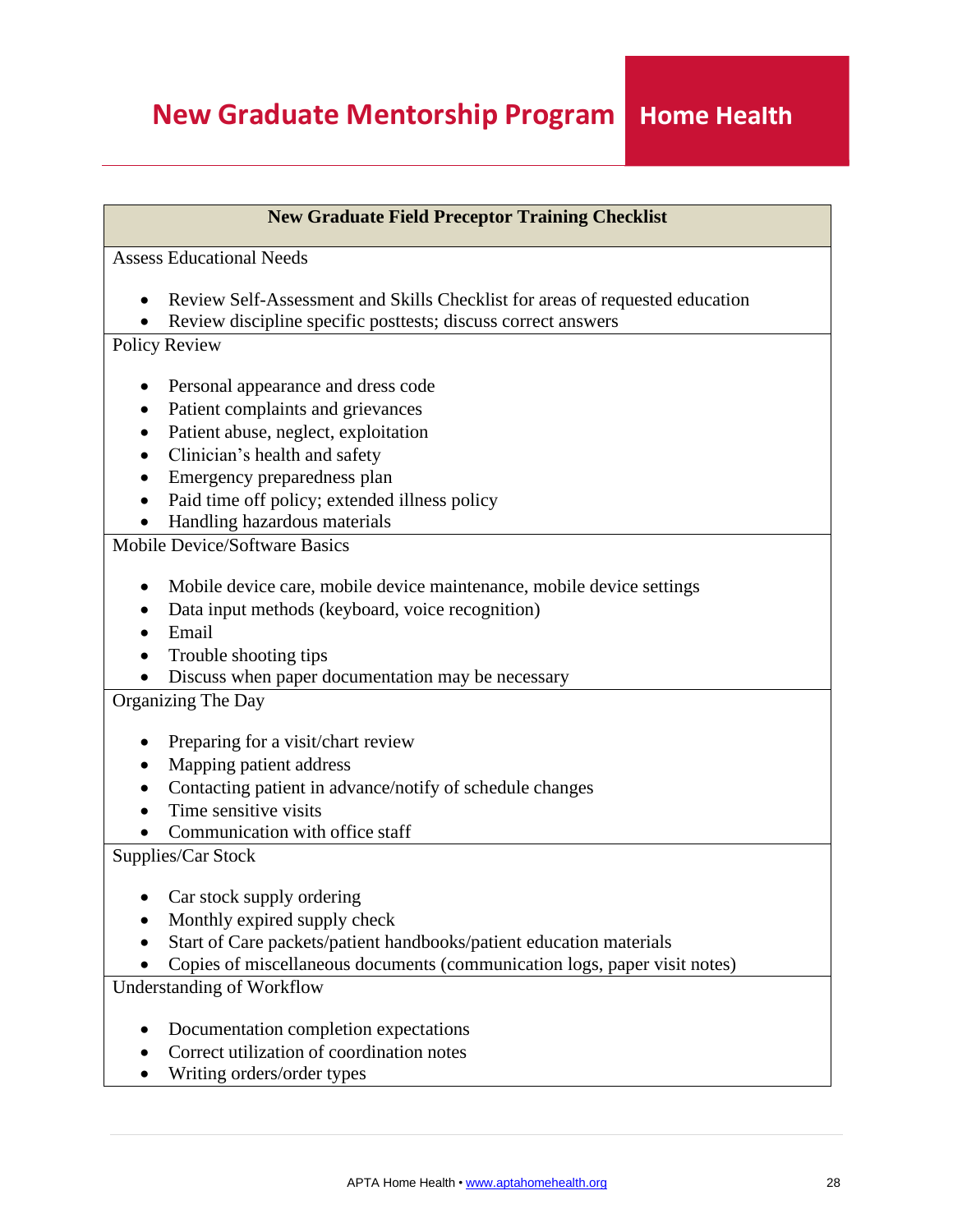## **New Graduate Mentorship Program**

## Defensible Documentation

- Utilizing ICF model
- When to use SOAP notes
- Evidence based practice
- Demonstrating medical necessity
- Documenting homebound criteria
- Outcome measures/process measures
- Potentially avoidable events
- OASIS functional scoring
- Best practices

## Case Conference

- Preparation and expectations
- Discharge/recertification decisions
- Discussion of problem patients

## Therapy Reassessment Requirements

- 30 day reassessment rule, tracking
- Use of home communication logs
- Office workflow related to reassessments

Case Manager Expectations

- Completion of home health aide care plan
- Performance of home health aide supervisory visits
- ABN forms
- HHCAHPS/Star Ratings
- HHCAHPS/patient satisfaction
- Patient emergency plan
- Face to Face regulations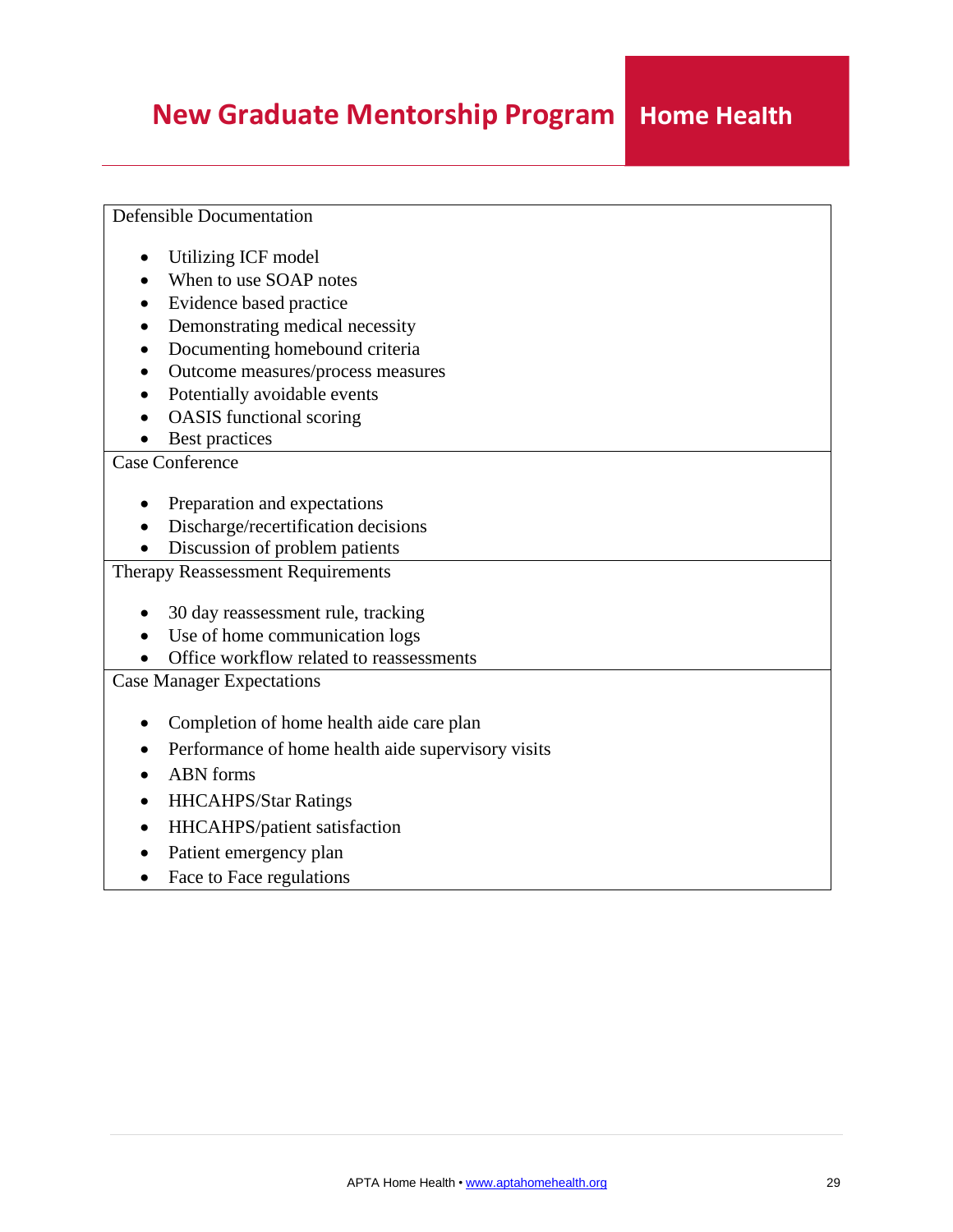## **Home Health**

## <span id="page-29-0"></span>**New Graduate Feedback Form**

|                                               | Strongly | Agree | Neutral | Disagree | Strongly |
|-----------------------------------------------|----------|-------|---------|----------|----------|
|                                               | Agree    |       |         |          | Disagree |
| I felt my mentor was a                        |          |       |         |          |          |
| knowledgeable/skilled physical therapist      |          |       |         |          |          |
| I felt my mentor was                          |          |       |         |          |          |
| knowledgeable/skilled in the nuances of       |          |       |         |          |          |
| homecare                                      |          |       |         |          |          |
| I felt comfortable asking my mentor           |          |       |         |          |          |
| questions                                     |          |       |         |          |          |
| I felt like I was supported during my         |          |       |         |          |          |
| orientation experience                        |          |       |         |          |          |
| I felt I was given ample amount of time to    |          |       |         |          |          |
| learn tasks before I was expected to          |          |       |         |          |          |
| perform them on my own                        |          |       |         |          |          |
| I felt my mentor was a good educator          |          |       |         |          |          |
|                                               |          |       |         |          |          |
| I felt my mentor had adequate time allotted   |          |       |         |          |          |
| in his/her schedule to train me               |          |       |         |          |          |
| I felt the pace of my orientation was         |          |       |         |          |          |
| appropriate for my learning style/skill level |          |       |         |          |          |
| I felt supported by my supervisor             |          |       |         |          |          |
|                                               |          |       |         |          |          |
| Orientation was a positive experience for     |          |       |         |          |          |
| me                                            |          |       |         |          |          |

Please provide feedback on any answers not rated Strongly Agree/Agree:

What aspect(s) of orientation were most meaningful to you?

If you could change the orientation process for future new graduates, what change(s) would you like see?

Please provide any other comments you may have regarding your orientation experience.